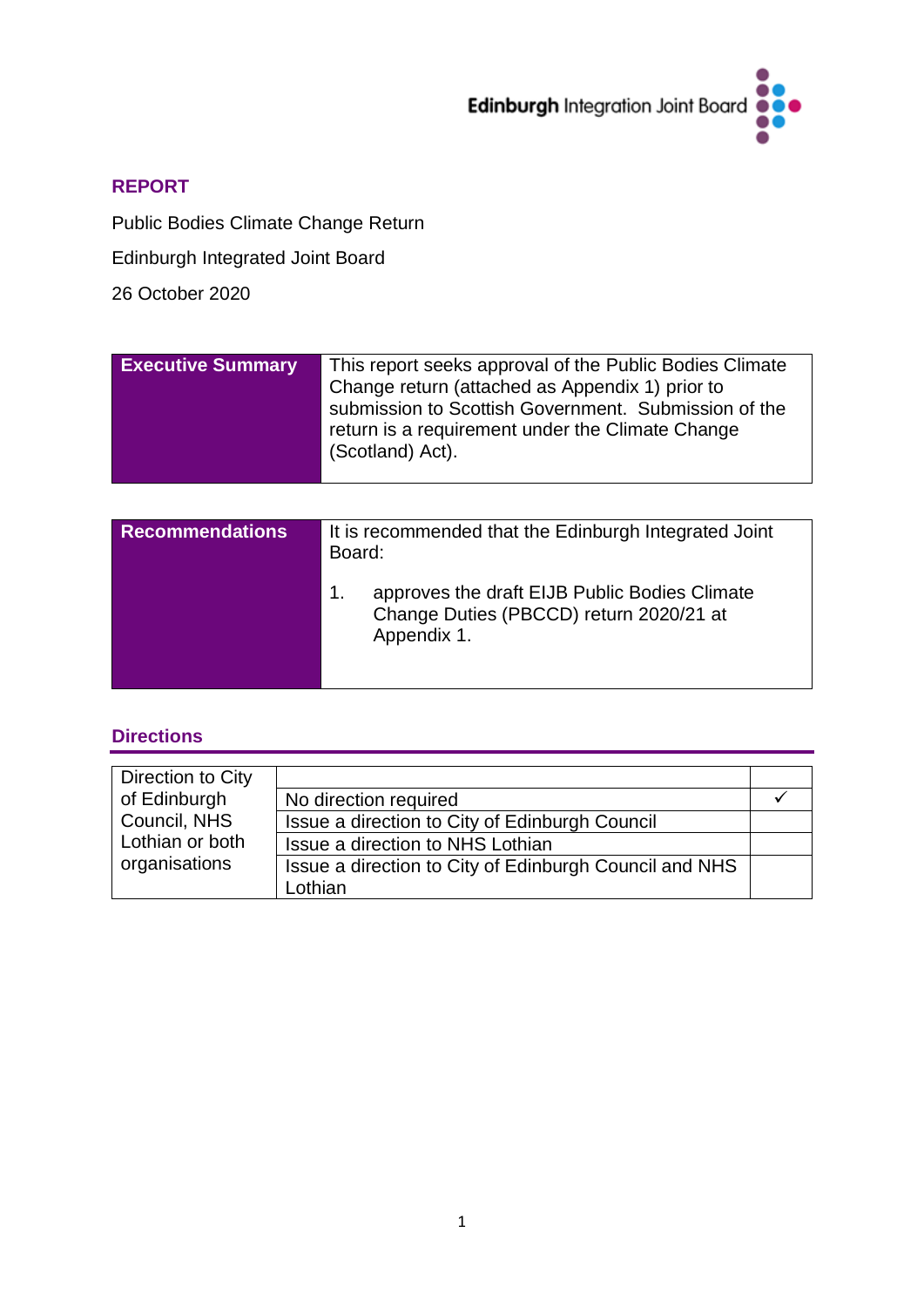

# **Report Circulation**

1. There has been no circulation of this report outside the Edinburgh Health and Social Care Partnership (EHSCP) prior to presentation to the Edinburgh Integrated Joint Board.

# **Main Report**

- 2. In 2009 the Scottish Parliament passed the Climate Change (Scotland) Act which states that a pubic body must, in exercising its functions, act:
	- in the way best calculated to contribute to the delivery of Scotland's climate change targets; (mitigation)
	- in the way best calculated to help deliver any Scottish adaptation programme (adaptation)
	- and in a way that it considers most sustainable (act sustainability)
- 3. In 2015, secondary legislation came into force which requires listed bodies to prepare annual returns on compliance with those climate change duties.
- 4. Integration Joint Boards were required to complete their first return for the year 2016-17 and have completed returns annually since then. No feedback has been received regarding these returns.
- 5. The PBCCD return covering the period 2020-21 is attached as Appendix 1. This is required to be submitted to Scottish Government on or before 30 November 2021.
- 6. EIJB has no direct responsibility for the delivery of service, employs only two members of staff and has no delegated capital assets (buildings, fleet nor IT equipment) and as such has no responsibilities for complying with the climate change duties in these key areas. Responsibilities for these remain with the City of Edinburgh Council and NHS Lothian.
- 7. Guidance on completing the PBCCD return recognises this unique nature of IJBs and that the corresponding local authority and NHS board currently provide the information required. This is reflected in the return. No emissions data has been reported by IJBs to date.
- 8. The Board does however have a responsibility to ensure compliance with the climate change duties in respect of the strategic and financial planning of delegated health and social care services. The return notes that climate change consideration is embedded in the EHSCP through the use of Integrated Impact Assessments (IIAs). IIAs can help ensure that the environmental impact of all new projects, proposals and policies are considered in line with the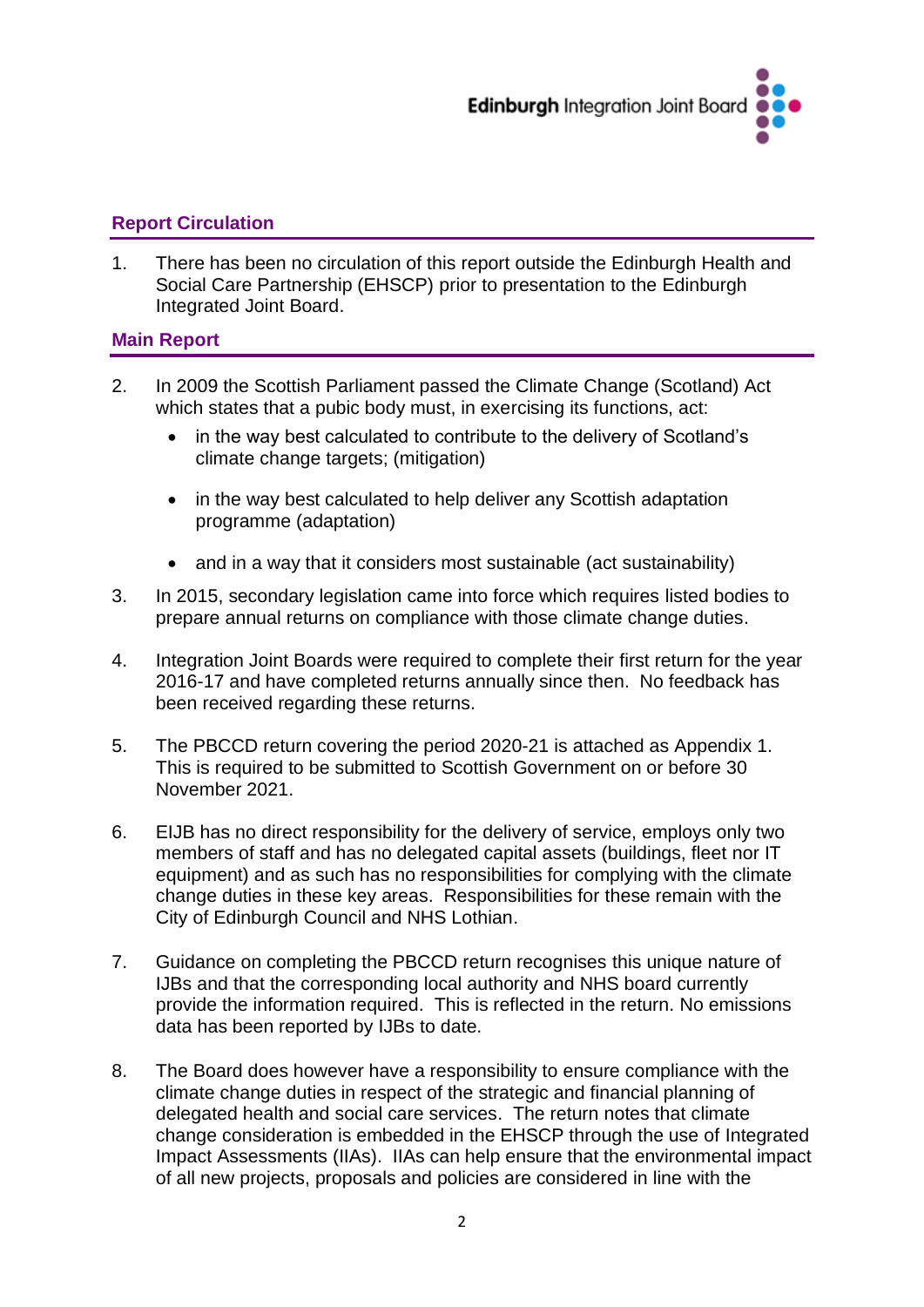

requirements of the Climate Change Act outlined in para 1 above. Findings from the IIAs are included in reports to the EIJB and its sub-groups for consideration.

- 9. The PBCCD return references the [EIJB's Strategic Plan 2019-22,](https://www.edinburghhsc.scot/wp-content/uploads/2020/01/Strategic-Plan-2019-2022-1.pdf) which commits to working with its partners to support the target of becoming carbon neutral by 2030, and the EIJB's Climate Change Charter, which recognises the work of the [Edinburgh Climate Commission](https://www.edinburghclimate.org.uk/edinburgh-climate-compact) and outlines the EIJB's commitments, pledges of support and changes to business practices which will help Edinburgh reach its net zero carbon emission target by 2030.
- 10. The Scottish Government is proposing a review of reporting with a view to possibly customising reporting requirements according to sub-sector or organisation type. The review timescale has not yet been set and so there is no confirmation of the nature or timings of any changes to IJB reporting at this stage.

# **Implications for Edinburgh Integration Joint Board**

# **Financial**

11. There are no additional financial implications arising as a result of the PBCCD return.

# **Legal / risk implications**

12. There is a risk of non-compliance with the duties of the Public Bodies Climate Change Act if the PBCCD return is not submitted by 30 November 2021.

# **Equality and integrated impact assessment**

13. There are no equality issues in relation to the PBCCD reporting.

# **Environment and sustainability impacts**

14. As detailed in the main body of the report.

# **Quality of care**

**15.** This report does not impact on quality of care.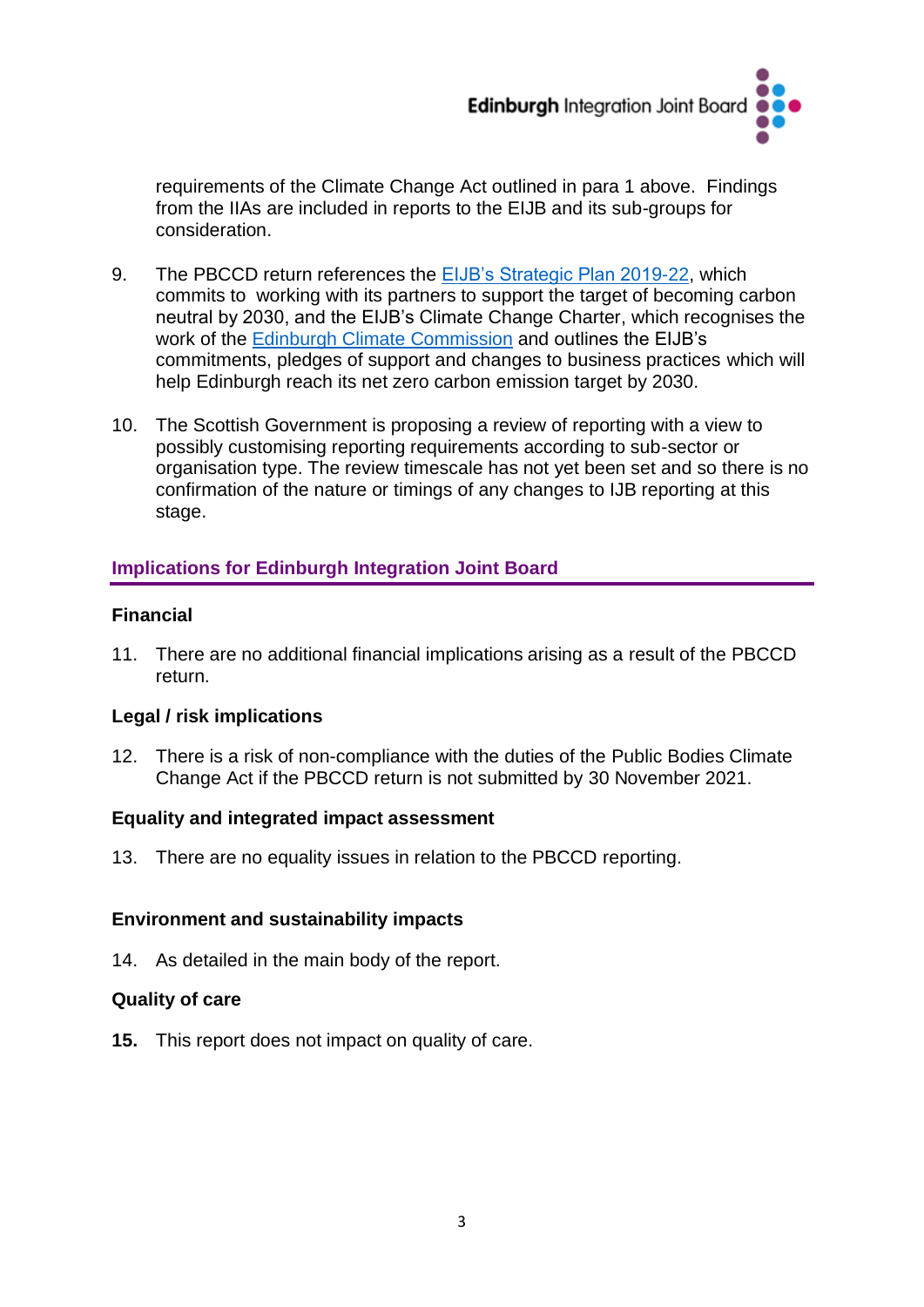

# **Consultation**

16. There has been no specific consultation carried out with regards to the recommendation.

# **Report Author**

**Judith Proctor** 

# **Chief Officer, Edinburgh Integration Joint Board**

Contact for further information:

Name: Sarah Bryson

Email: [sarah.bryson@edinburgh.gov.uk](mailto:sarah.bryson@edinburgh.gov.uk) Telephone: 0131 469 3887

**Background Reports**

EIJB Report, 27 April 2021, [EIJB Climate Change Charter](https://democracy.edinburgh.gov.uk/documents/s33362/6.4%20EIJB%20Climate%20Change%20Charter.pdf)

# **Appendices**

Appendix 1 Public Bodies Climate Change Report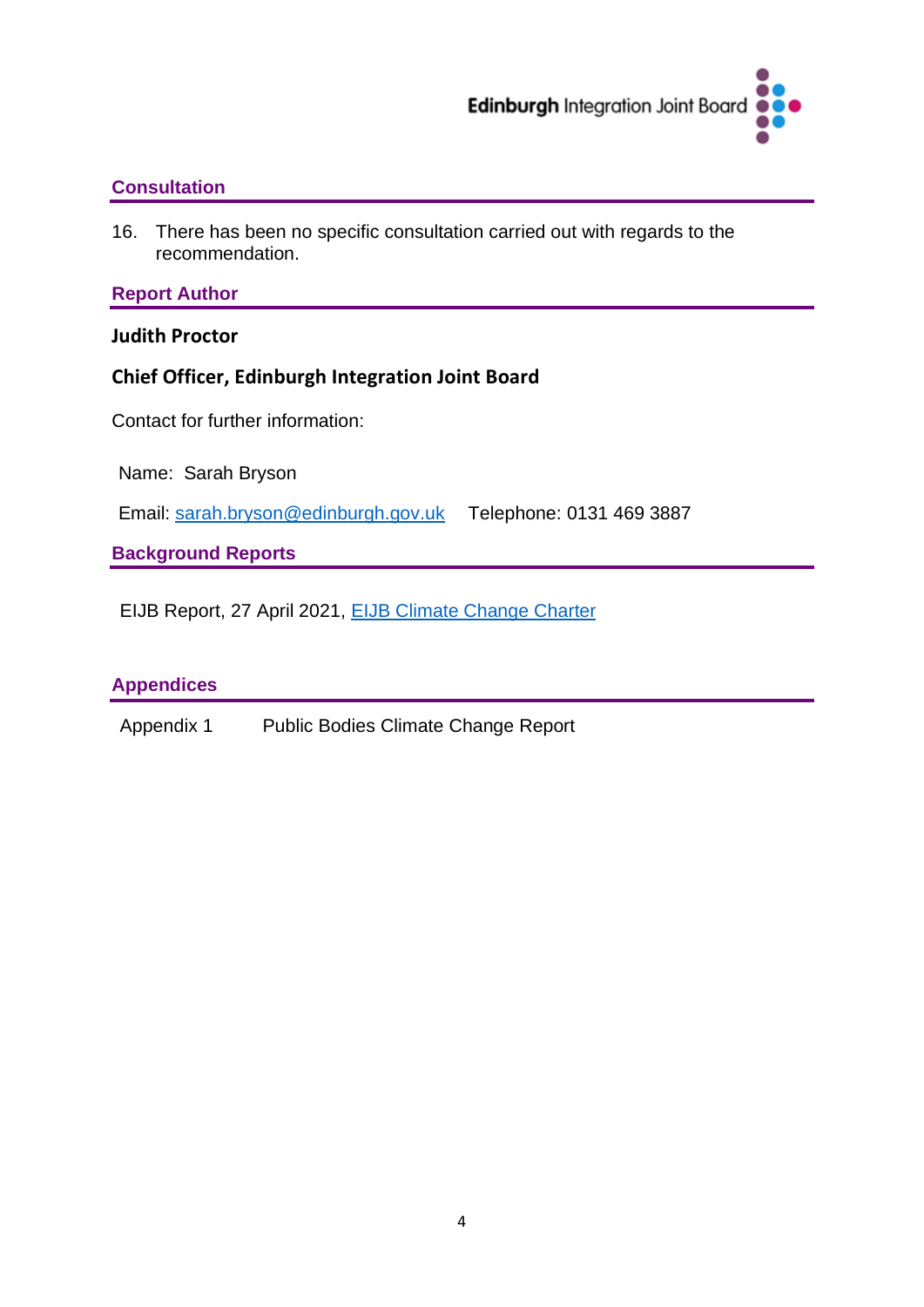### **Public Sector Report on Compliance with Climate Change Duties 2021 Template**

### **1. Introduction**

This template is for public bodies required to produce annual climate change reports under the 'Climate Change (Duties of Public Bodies; Reporting Requirements) (Scotland) Order 2015'.

The template covers all six parts of the required reporting form, as well as the recommended reporting section on public bodies' wider influence.

All information and data must be entered using this master template available on the SSN website.

Reports must be submitted to ccreporting@ed.ac.uk by 30th November. Reports submitted after this date means the organisation will be non-compliant with Public Bodies Duties legislative reporting requirements.

### **2. Guidance**

- 1. Please save-as this workbook with your organisations name somewhere in the title before completing
- 2. Please fill out question 1f
- 3. Sufficient rows should be available but if you need to add more please email the file to ccreporting@ed.ac.uk
- 4. Homeworking emissions Please include an estimate of emissions associated with homeworking in the designated row provided in table 3b In order for this to be calculated correctly users must complete Q1c relating to number of full time employees (FTEs)
- 5. For question 4d please complete the optional text box instead of the original table which relates specifically to SCCAP1.
- 6. Local Authorities reporting in the recommended section 1a should select their local authority region at the top of the sheet and their emissions will be provided automatically from BEIS datasets

## **3. Colour Coding used in the template**

| Drop down box selection for users to select from list of options |
|------------------------------------------------------------------|
| Uneditable/fix entry cells                                       |
| Editable cells for users to report in freely                     |

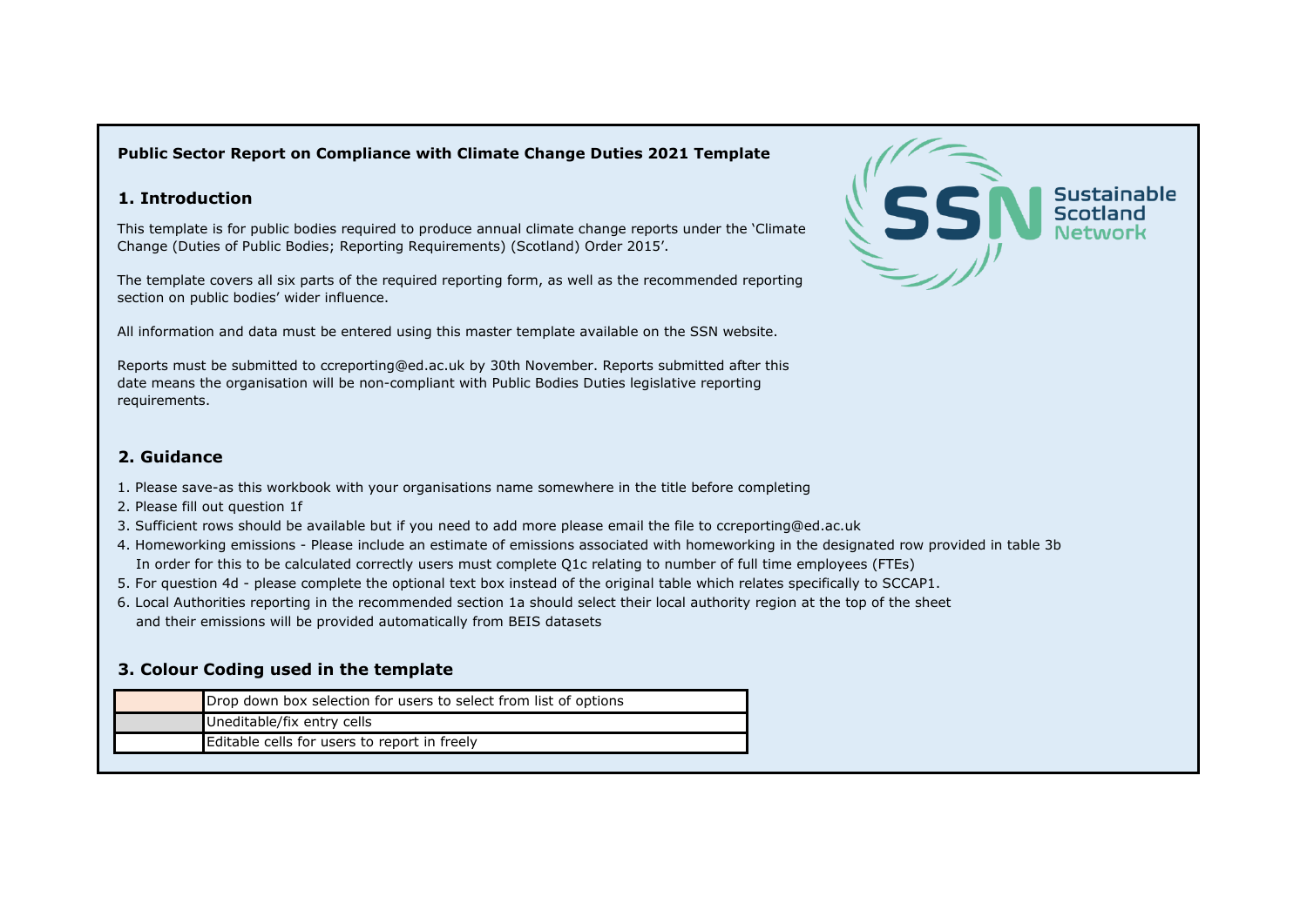| Public Sector Report on Compliance with Climate Change Duties 2021 Template |  |  |
|-----------------------------------------------------------------------------|--|--|
|-----------------------------------------------------------------------------|--|--|

### **PART 1 Profile of Reporting Body**

### **1a Name of reporting body**

Provide the name of the listed body (the "body") which prepared this report.

Edinburgh Integration Joint Board

### **1b Type of body**

Select from the options below

Integration Joint Boards

#### **1c Highest number of full-time equivalent staff in the body during the report year**

2 **THIS MUST BE COMPLETED**

### **1d Metrics used by the body**

Specify the metrics that the body uses to assess its performance in relation to climate change and sustainability.

| <b>Metric</b>                      | <b>Units</b> | Value     | <b>Comments</b> |
|------------------------------------|--------------|-----------|-----------------|
| Population size served             | population   | 525000.00 |                 |
| Please select from drop down box   |              |           |                 |
| Please select from drop down box   |              |           |                 |
| Please select from drop down box   |              |           |                 |
| Please select from drop down box   |              |           |                 |
| Please select from drop down box   |              |           |                 |
| Please select from drop down box   |              |           |                 |
| Please select from drop down box   |              |           |                 |
| Other (please specify in comments) |              |           |                 |
| Other (please specify in comments) |              |           |                 |
| Other (please specify in comments) |              |           |                 |
| Other (please specify in comments) |              |           |                 |
| Other (please specify in comments) |              |           |                 |
| Other (please specify in comments) |              |           |                 |
| Other (please specify in comments) |              |           |                 |

### **1e Overall budget of the body**

|                | Specify approximate £/annum for the report year. |              |                             |                        |
|----------------|--------------------------------------------------|--------------|-----------------------------|------------------------|
|                | <b>Budget</b>                                    |              | <b>Budget Comments</b>      |                        |
|                |                                                  | £850,000,000 |                             |                        |
| 1 <sub>f</sub> | <b>Report type</b>                               |              |                             |                        |
|                | Specify the report year type                     |              |                             |                        |
|                | <b>Report type</b>                               |              | <b>Report year comments</b> |                        |
|                | Financial                                        |              |                             | THIS MUST BE COMPLETED |

### **1g Context**

Provide a summary of the body's nature and functions that are relevant to climate change reporting.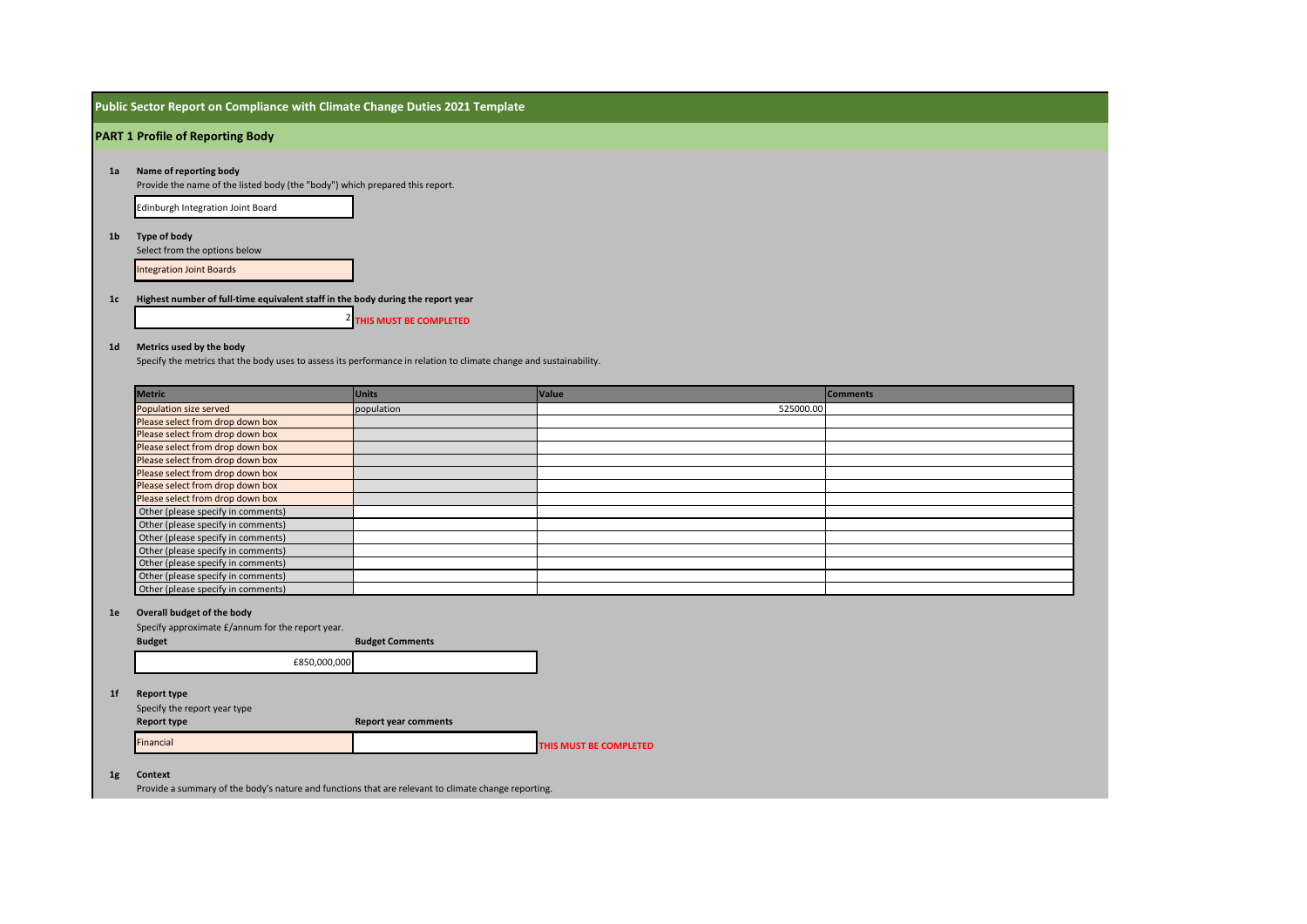The Edinburgh Integration Joint Board (EIJB) is a separate and distinct legal entity from City of Edinburgh Council and NHS Lothian. It is responsible for planning the future direction of and overseeing the operational del integrated health and social care services for the citizens of Edinburgh. These services are largely delivered by the Edinburgh Health and Social Care Partnership although some are manged by NHS Lothian on behalf of the EI These are referred to as "hosted" or "set aside" services.

The arrangements for EIJB's operation, remit and governance are set out in the integration scheme which has been approved by the City of Edinburgh Council, NHS Lothian and the Scottish Government. Adult Social Care Services: •Assessment and Care Management-including Occupational Therapy services•Residential Care•Extra Care Housing and Sheltered Housing (Housing Support provided)•Intermediate Care•Supported Housing-Learning Disability•Rehabilitation-Mental Health•Day Services •Local Area Coordination•Care at home services •Reablement •Rapid Response•Telecare •Respite services•Quality assurance and Contracts•Sensory impairment services•Drugs and alcohol servicesCommunity Health Services•District Nursing•Services relating to an addiction or dependence on any substance.•Services provided by Allied Health Professionals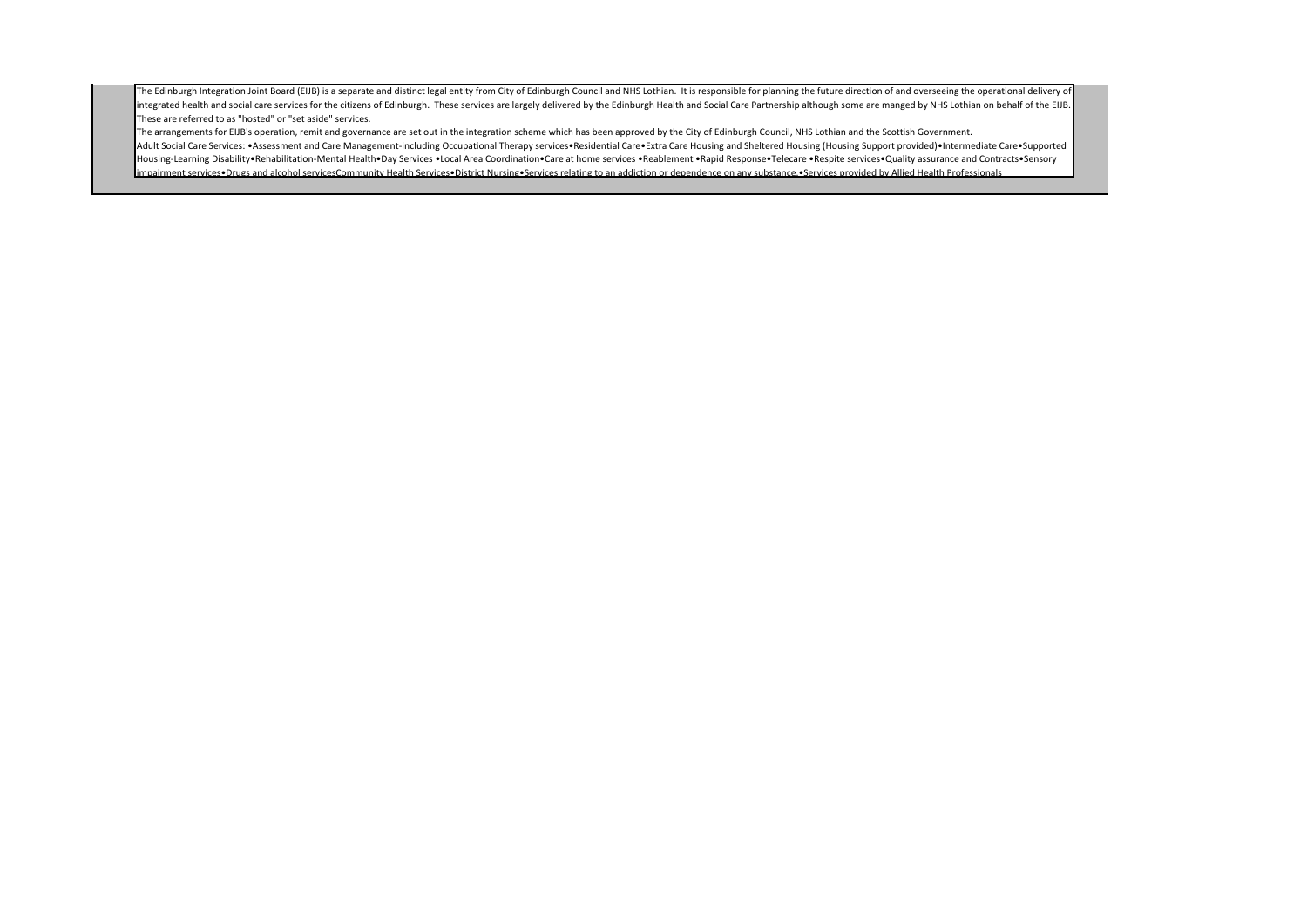|    | Public Sector Report on Compliance with Climate Change Duties 2021 Template                                       |                                                                                                                                                                                                                                                                                                                                                                                                                          |                                                                            |
|----|-------------------------------------------------------------------------------------------------------------------|--------------------------------------------------------------------------------------------------------------------------------------------------------------------------------------------------------------------------------------------------------------------------------------------------------------------------------------------------------------------------------------------------------------------------|----------------------------------------------------------------------------|
|    | <b>PART 2 Governance, Management and Strategy</b>                                                                 |                                                                                                                                                                                                                                                                                                                                                                                                                          |                                                                            |
|    | <b>Governance and management</b>                                                                                  |                                                                                                                                                                                                                                                                                                                                                                                                                          |                                                                            |
|    | 2a How is climate change governed in the body?                                                                    |                                                                                                                                                                                                                                                                                                                                                                                                                          |                                                                            |
|    |                                                                                                                   | Provide a summary of the roles performed by the body's governance bodies and members in relation to climate change. If any of the body's activities in relation to climate change sit outside its own                                                                                                                                                                                                                    |                                                                            |
|    |                                                                                                                   | governance arrangements (in relation to, for example, land use, adaptation, transport, business travel, waste, information and communication technology, procurement or behaviour change), identify these<br>activities and the governance arrangements. Provide a diagram / chart to outline the governance structure within the body.                                                                                  |                                                                            |
|    |                                                                                                                   | Capital assets and staff remain with either CEC or NHS Lothian and as such much of the accountability and responsibility for climate change duties, including data reporting, remain with the CEC or NHS<br>othian. The EUB is responsible for the future direction of and overseeing the operational delivery of integrated health and social care services and as such has responsibility for consideration of climate |                                                                            |
|    |                                                                                                                   | change for new projects, planning and policies. This is considered through the regular reporting procedures at the regular meetings of the EUB and its Futures sub-group.                                                                                                                                                                                                                                                |                                                                            |
|    |                                                                                                                   |                                                                                                                                                                                                                                                                                                                                                                                                                          |                                                                            |
|    |                                                                                                                   |                                                                                                                                                                                                                                                                                                                                                                                                                          |                                                                            |
|    |                                                                                                                   |                                                                                                                                                                                                                                                                                                                                                                                                                          |                                                                            |
|    |                                                                                                                   |                                                                                                                                                                                                                                                                                                                                                                                                                          |                                                                            |
|    |                                                                                                                   | <insert attach="" diagram="" file="" here="" or=""></insert>                                                                                                                                                                                                                                                                                                                                                             |                                                                            |
|    |                                                                                                                   |                                                                                                                                                                                                                                                                                                                                                                                                                          |                                                                            |
|    | 2b How is climate change action managed and embedded in the body?                                                 | Provide a summary of how decision-making in relation to climate change action by the body is managed and how responsibility is allocated to the body's senior staff, departmental heads etc. If any such                                                                                                                                                                                                                 |                                                                            |
|    |                                                                                                                   | decision-making sits outside the body's own governance arrangements (in relation to, for example, land use, adaptation, transport, business travel, waste, information and communication technology,<br>procurement or behaviour change), identify how this is managed and how responsibility is allocated outside the body. Provide a diagram to show how responsibility is allocated to the body's senior staff,       |                                                                            |
|    | departmental heads etc.                                                                                           |                                                                                                                                                                                                                                                                                                                                                                                                                          |                                                                            |
|    |                                                                                                                   | Climate Change consideraion is embedded within the EIJB through the use of Integrated Impact Assessments (IIAs). New proposals are required to have an IIA carried out. These assessments require that<br>consideration is given to: impact on the environment; impact on greenhouse gas emissions; future climate change; pollution: air/water/soil/noise: enhanced biodiversity; resource efficiency (energy, water    |                                                                            |
|    |                                                                                                                   | materials and minerals): waste generation: infection control: accidental injury: fire risk: promotion of sustainable forms of transport and improving the physical environment. The IIA also requests that<br>actions to mitigate against any negative impacts and enhance any positive impacts are identified, where appropriate. The management of the IIAs is the same as for the development of the project/policy,  |                                                                            |
|    |                                                                                                                   | ie, the person responsible for developing a new proposal is responsible for ensuring that the IIA is undertaken and the IIA must be signed off by the Head of Service. The Committee Report Template now                                                                                                                                                                                                                 |                                                                            |
|    |                                                                                                                   | has a "Environment and Sustainability" section where reference to the results of the IIA with respect to Climate Change should be inserted to allow the EUB to make fully informed decisions. The IIAs are<br>made publicly available through publication on the EUB's website. Staff training in relation to facilitation of the IIAs is provided and guidance notes and templates are available on-line.               |                                                                            |
|    |                                                                                                                   | <insert attach="" diagram="" file="" here="" or=""></insert>                                                                                                                                                                                                                                                                                                                                                             |                                                                            |
|    |                                                                                                                   |                                                                                                                                                                                                                                                                                                                                                                                                                          |                                                                            |
|    | <b>Strategy</b>                                                                                                   | 2c Does the body have specific climate change mitigation and adaptation objectives in its corporate plan or similar document?                                                                                                                                                                                                                                                                                            |                                                                            |
|    | Provide a brief summary of objectives if they exist.                                                              |                                                                                                                                                                                                                                                                                                                                                                                                                          |                                                                            |
|    |                                                                                                                   | Name of do                                                                                                                                                                                                                                                                                                                                                                                                               | at Lini                                                                    |
|    | There are currently no specific climate change miti<br>In independent audit of sustainability was                 | Edinburgh Integration Joint Board Strategic Plan 2019-22                                                                                                                                                                                                                                                                                                                                                                 | tps://www.edir                                                             |
|    |                                                                                                                   |                                                                                                                                                                                                                                                                                                                                                                                                                          |                                                                            |
|    | the EUB's Climate Change Charter, which r                                                                         | The Edinburgh Integration Joint Board Climate Change Charter                                                                                                                                                                                                                                                                                                                                                             | mocracy.edinburgh.gov.uk/documents/s33362/6.4%20EUB%20Climate%20Change%20C |
|    |                                                                                                                   |                                                                                                                                                                                                                                                                                                                                                                                                                          |                                                                            |
|    |                                                                                                                   |                                                                                                                                                                                                                                                                                                                                                                                                                          |                                                                            |
|    |                                                                                                                   |                                                                                                                                                                                                                                                                                                                                                                                                                          |                                                                            |
|    |                                                                                                                   |                                                                                                                                                                                                                                                                                                                                                                                                                          |                                                                            |
|    |                                                                                                                   |                                                                                                                                                                                                                                                                                                                                                                                                                          |                                                                            |
|    |                                                                                                                   |                                                                                                                                                                                                                                                                                                                                                                                                                          |                                                                            |
|    |                                                                                                                   |                                                                                                                                                                                                                                                                                                                                                                                                                          |                                                                            |
|    |                                                                                                                   |                                                                                                                                                                                                                                                                                                                                                                                                                          |                                                                            |
|    |                                                                                                                   |                                                                                                                                                                                                                                                                                                                                                                                                                          |                                                                            |
|    |                                                                                                                   |                                                                                                                                                                                                                                                                                                                                                                                                                          |                                                                            |
|    |                                                                                                                   |                                                                                                                                                                                                                                                                                                                                                                                                                          |                                                                            |
|    |                                                                                                                   |                                                                                                                                                                                                                                                                                                                                                                                                                          |                                                                            |
|    |                                                                                                                   |                                                                                                                                                                                                                                                                                                                                                                                                                          |                                                                            |
|    |                                                                                                                   |                                                                                                                                                                                                                                                                                                                                                                                                                          |                                                                            |
|    |                                                                                                                   |                                                                                                                                                                                                                                                                                                                                                                                                                          |                                                                            |
|    |                                                                                                                   |                                                                                                                                                                                                                                                                                                                                                                                                                          |                                                                            |
|    |                                                                                                                   |                                                                                                                                                                                                                                                                                                                                                                                                                          |                                                                            |
|    |                                                                                                                   |                                                                                                                                                                                                                                                                                                                                                                                                                          |                                                                            |
|    |                                                                                                                   |                                                                                                                                                                                                                                                                                                                                                                                                                          |                                                                            |
|    |                                                                                                                   |                                                                                                                                                                                                                                                                                                                                                                                                                          |                                                                            |
|    |                                                                                                                   |                                                                                                                                                                                                                                                                                                                                                                                                                          |                                                                            |
|    |                                                                                                                   |                                                                                                                                                                                                                                                                                                                                                                                                                          |                                                                            |
|    |                                                                                                                   |                                                                                                                                                                                                                                                                                                                                                                                                                          |                                                                            |
|    |                                                                                                                   |                                                                                                                                                                                                                                                                                                                                                                                                                          |                                                                            |
|    | 2d Does the body have a climate change plan or strategy?                                                          | If yes, provide the name of any such document and details of where a copy of the document may be obtained or accessed.                                                                                                                                                                                                                                                                                                   |                                                                            |
|    |                                                                                                                   | No, however it has a Climate Change Charter - https://democracy.edinburgh.gov.uk/documents/s33362/6.4%20EUB%20Climate%20Change%20Charter.pdf                                                                                                                                                                                                                                                                             |                                                                            |
|    |                                                                                                                   |                                                                                                                                                                                                                                                                                                                                                                                                                          |                                                                            |
|    |                                                                                                                   |                                                                                                                                                                                                                                                                                                                                                                                                                          |                                                                            |
|    |                                                                                                                   |                                                                                                                                                                                                                                                                                                                                                                                                                          |                                                                            |
|    |                                                                                                                   |                                                                                                                                                                                                                                                                                                                                                                                                                          |                                                                            |
|    | Provide the name of any such document and the timeframe covered.                                                  | 2e Does the body have any plans or strategies covering the following areas that include climate change?                                                                                                                                                                                                                                                                                                                  |                                                                            |
|    | opic area                                                                                                         | <b>Time period covered</b><br>Link<br>lame of document                                                                                                                                                                                                                                                                                                                                                                   | ıts                                                                        |
|    | Adaptation<br><b>Business travel</b>                                                                              |                                                                                                                                                                                                                                                                                                                                                                                                                          |                                                                            |
|    | <b>Staff Travel</b>                                                                                               |                                                                                                                                                                                                                                                                                                                                                                                                                          |                                                                            |
|    | inergy efficiency<br>leet transport                                                                               |                                                                                                                                                                                                                                                                                                                                                                                                                          |                                                                            |
|    | Renewable energy                                                                                                  |                                                                                                                                                                                                                                                                                                                                                                                                                          |                                                                            |
|    | Sustainable/renewable heat<br><b>Naste management</b>                                                             |                                                                                                                                                                                                                                                                                                                                                                                                                          |                                                                            |
|    | Water and sewerage<br>and Use                                                                                     |                                                                                                                                                                                                                                                                                                                                                                                                                          |                                                                            |
|    | Other (please specify in comments)<br>lease select from drop down box                                             |                                                                                                                                                                                                                                                                                                                                                                                                                          |                                                                            |
|    | lease select from drop down box                                                                                   |                                                                                                                                                                                                                                                                                                                                                                                                                          |                                                                            |
|    | Please select from drop down box<br>lease select from drop down box                                               |                                                                                                                                                                                                                                                                                                                                                                                                                          |                                                                            |
|    | lease select from drop down box<br>Please select from drop down box                                               |                                                                                                                                                                                                                                                                                                                                                                                                                          |                                                                            |
|    | Please select from drop down box<br>lease select from drop down box                                               |                                                                                                                                                                                                                                                                                                                                                                                                                          |                                                                            |
|    | lease select from drop down box<br>lease select from drop down box                                                |                                                                                                                                                                                                                                                                                                                                                                                                                          |                                                                            |
|    | Please select from drop down box                                                                                  |                                                                                                                                                                                                                                                                                                                                                                                                                          |                                                                            |
|    | Please select from drop down box<br>lease select from drop down box                                               |                                                                                                                                                                                                                                                                                                                                                                                                                          |                                                                            |
|    | lease select from drop down box<br>lease select from drop down box                                                |                                                                                                                                                                                                                                                                                                                                                                                                                          |                                                                            |
|    | Please select from drop down box<br>Please select from drop down box                                              |                                                                                                                                                                                                                                                                                                                                                                                                                          |                                                                            |
|    | lease select from drop down box                                                                                   |                                                                                                                                                                                                                                                                                                                                                                                                                          |                                                                            |
|    | lease select from drop down box<br>lease select from drop down box                                                |                                                                                                                                                                                                                                                                                                                                                                                                                          |                                                                            |
|    | Please select from drop down box<br>Please select from drop down box                                              |                                                                                                                                                                                                                                                                                                                                                                                                                          |                                                                            |
|    | lease select from drop down box<br>lease select from drop down box                                                |                                                                                                                                                                                                                                                                                                                                                                                                                          |                                                                            |
|    | lease select from drop down box<br>Please select from drop down box                                               |                                                                                                                                                                                                                                                                                                                                                                                                                          |                                                                            |
|    | Please select from drop down box<br>lease select from drop down box                                               |                                                                                                                                                                                                                                                                                                                                                                                                                          |                                                                            |
|    | lease select from drop down box                                                                                   |                                                                                                                                                                                                                                                                                                                                                                                                                          |                                                                            |
|    | lease select from drop down box<br>Please select from drop down box                                               |                                                                                                                                                                                                                                                                                                                                                                                                                          |                                                                            |
|    | Please select from drop down box<br>lease select from drop down box                                               |                                                                                                                                                                                                                                                                                                                                                                                                                          |                                                                            |
|    | lease select from drop down box<br>lease select from drop down box                                                |                                                                                                                                                                                                                                                                                                                                                                                                                          |                                                                            |
|    | Please select from drop down box<br>Please select from drop down box                                              |                                                                                                                                                                                                                                                                                                                                                                                                                          |                                                                            |
|    |                                                                                                                   |                                                                                                                                                                                                                                                                                                                                                                                                                          |                                                                            |
| 2f |                                                                                                                   | What are the body's top 5 priorities for climate change governance, management and strategy for the year ahead?                                                                                                                                                                                                                                                                                                          |                                                                            |
|    | Provide a brief summary of the body's areas and activities of focus for the year ahead.<br>Priorities are not set |                                                                                                                                                                                                                                                                                                                                                                                                                          |                                                                            |
|    |                                                                                                                   |                                                                                                                                                                                                                                                                                                                                                                                                                          |                                                                            |
|    |                                                                                                                   |                                                                                                                                                                                                                                                                                                                                                                                                                          |                                                                            |
|    |                                                                                                                   |                                                                                                                                                                                                                                                                                                                                                                                                                          |                                                                            |
|    |                                                                                                                   |                                                                                                                                                                                                                                                                                                                                                                                                                          |                                                                            |
|    |                                                                                                                   |                                                                                                                                                                                                                                                                                                                                                                                                                          |                                                                            |
|    |                                                                                                                   |                                                                                                                                                                                                                                                                                                                                                                                                                          |                                                                            |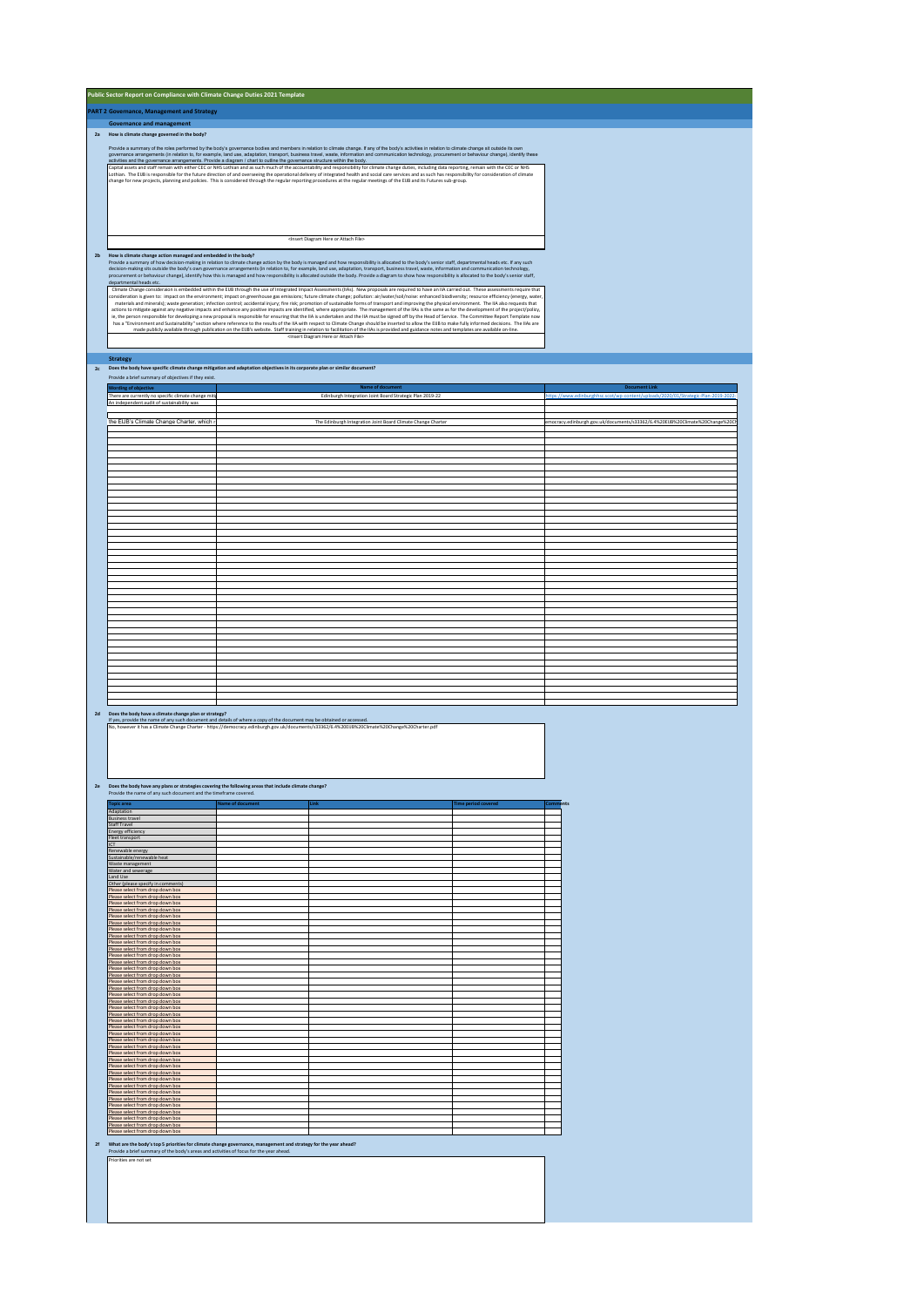| 2g             | Has the body used the Climate Change Assessment Tool (a) or equivalent tool to self-assess its capability / performance?                                          |  |
|----------------|-------------------------------------------------------------------------------------------------------------------------------------------------------------------|--|
|                | If yes, please provide details of the key findings and resultant action taken.                                                                                    |  |
|                | (a) This refers to the tool developed by Resource Efficient Scotland for self-assessing an organisation's capability / performance in relation to climate change. |  |
|                | No                                                                                                                                                                |  |
|                |                                                                                                                                                                   |  |
|                |                                                                                                                                                                   |  |
|                |                                                                                                                                                                   |  |
|                |                                                                                                                                                                   |  |
|                |                                                                                                                                                                   |  |
|                |                                                                                                                                                                   |  |
|                |                                                                                                                                                                   |  |
|                | <b>Further information</b>                                                                                                                                        |  |
| 2 <sub>h</sub> | Supporting information and best practice                                                                                                                          |  |
|                | Provide any other relevant supporting information and any examples of best practice by the body in relation to governance, management and strategy.               |  |
|                |                                                                                                                                                                   |  |
|                |                                                                                                                                                                   |  |
|                |                                                                                                                                                                   |  |
|                |                                                                                                                                                                   |  |
|                |                                                                                                                                                                   |  |
|                |                                                                                                                                                                   |  |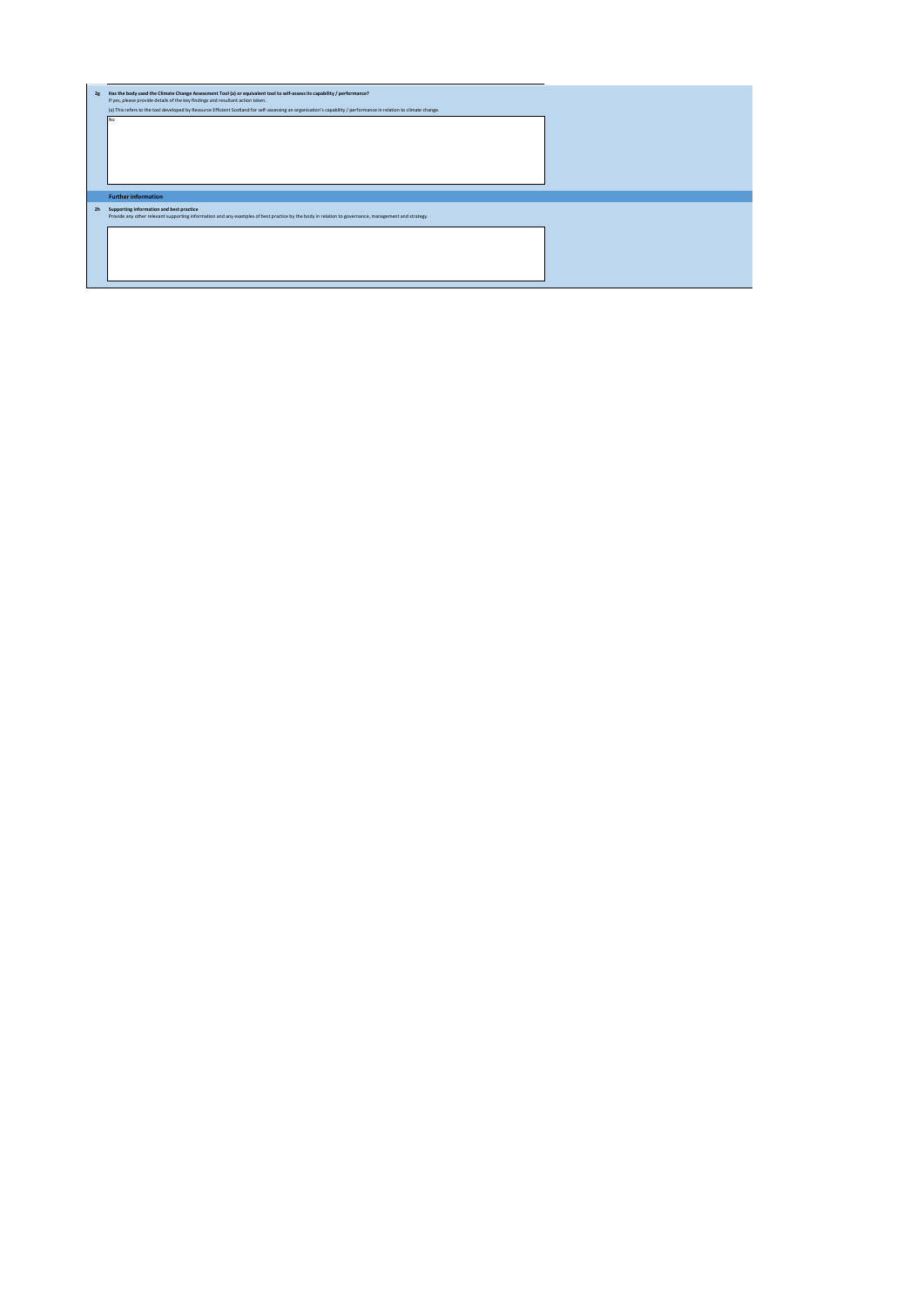| Public Sector Report on Compliance with Climate Change Duties 2021 Template<br><b>PART 3 Corporate Emissions, Targets and Project Data</b>                                                                                          |                                                                                                       |                                                                                                                                                                                                                                   |                                                                                                 |                                                                                                  |                                                                     |                          |                                                                                |                                                                                                   |                            |
|-------------------------------------------------------------------------------------------------------------------------------------------------------------------------------------------------------------------------------------|-------------------------------------------------------------------------------------------------------|-----------------------------------------------------------------------------------------------------------------------------------------------------------------------------------------------------------------------------------|-------------------------------------------------------------------------------------------------|--------------------------------------------------------------------------------------------------|---------------------------------------------------------------------|--------------------------|--------------------------------------------------------------------------------|---------------------------------------------------------------------------------------------------|----------------------------|
| Emissions                                                                                                                                                                                                                           |                                                                                                       |                                                                                                                                                                                                                                   |                                                                                                 |                                                                                                  |                                                                     |                          |                                                                                |                                                                                                   |                            |
|                                                                                                                                                                                                                                     |                                                                                                       | interaction and the market that you are built at building in the out-the market and the special state of the s<br>- Complete this particular than the market particle in the finance of the series in the building of the particl |                                                                                                 |                                                                                                  |                                                                     |                          |                                                                                |                                                                                                   |                            |
|                                                                                                                                                                                                                                     |                                                                                                       |                                                                                                                                                                                                                                   |                                                                                                 |                                                                                                  |                                                                     |                          |                                                                                |                                                                                                   |                            |
| (a) No information is required on the effect of the body on emissions which are not from its estate and operations.                                                                                                                 |                                                                                                       |                                                                                                                                                                                                                                   |                                                                                                 |                                                                                                  |                                                                     |                          |                                                                                |                                                                                                   |                            |
|                                                                                                                                                                                                                                     |                                                                                                       | (b) This refers to the document entitled "The greenbouse gos protocol. A corporate accounting and reporting standard (revised edition)", World Business Council for Sustainable Development, Genera, Seltenland /<br>World Resour |                                                                                                 |                                                                                                  |                                                                     |                          |                                                                                |                                                                                                   |                            |
|                                                                                                                                                                                                                                     |                                                                                                       | Yeartype                                                                                                                                                                                                                          | Scope 1                                                                                         | Scope 2                                                                                          | Scope 3                                                             |                          |                                                                                |                                                                                                   |                            |
| Baseline Year<br>Year 1 carbon footprint                                                                                                                                                                                            | Please select from drop down box                                                                      | Financial<br>ancial                                                                                                                                                                                                               |                                                                                                 |                                                                                                  |                                                                     |                          | tCO <sub>2</sub><br>co <sub>r</sub> e                                          |                                                                                                   |                            |
| Year 2 carbon footprin<br>Year 3 carbon footprint                                                                                                                                                                                   |                                                                                                       | Financial                                                                                                                                                                                                                         |                                                                                                 |                                                                                                  |                                                                     |                          |                                                                                |                                                                                                   |                            |
| Year 4 carbon footprint<br>Year 5 carbon fo                                                                                                                                                                                         |                                                                                                       | latons                                                                                                                                                                                                                            |                                                                                                 |                                                                                                  |                                                                     |                          |                                                                                |                                                                                                   |                            |
| Year 6 carbon footprint<br>Year 7 carbon footprint                                                                                                                                                                                  |                                                                                                       | Inancial<br>hizen                                                                                                                                                                                                                 |                                                                                                 |                                                                                                  |                                                                     |                          |                                                                                |                                                                                                   |                            |
| Year & carbon fo<br>Year 9 carbon footprint                                                                                                                                                                                         |                                                                                                       | Financial                                                                                                                                                                                                                         |                                                                                                 |                                                                                                  |                                                                     |                          |                                                                                |                                                                                                   |                            |
| Year 10 carbon footprint<br>Year 11 carbon for<br>Year 12 carbon footprin                                                                                                                                                           |                                                                                                       | tancial                                                                                                                                                                                                                           |                                                                                                 |                                                                                                  |                                                                     |                          |                                                                                |                                                                                                   |                            |
| Year 12 carbon footprint                                                                                                                                                                                                            |                                                                                                       | laionar                                                                                                                                                                                                                           |                                                                                                 |                                                                                                  |                                                                     |                          |                                                                                |                                                                                                   |                            |
| Year 14 carbon footprint<br>Year 15 carbon footprint                                                                                                                                                                                |                                                                                                       | D Financial                                                                                                                                                                                                                       |                                                                                                 |                                                                                                  |                                                                     |                          |                                                                                |                                                                                                   |                            |
| 2b Breakdown of emissions sources                                                                                                                                                                                                   |                                                                                                       | Complete the following table with the breakdown of emission success that be being in model of the complete the product of the state in the last of the best of the last of the best of the best of the best of the best of the    |                                                                                                 |                                                                                                  |                                                                     |                          |                                                                                |                                                                                                   |                            |
| (a) Emissions factors are published annually by the UK Department for Business, Energy & Industrial Strategy                                                                                                                        |                                                                                                       |                                                                                                                                                                                                                                   |                                                                                                 |                                                                                                  |                                                                     |                          |                                                                                |                                                                                                   |                            |
| Emission Factor Year                                                                                                                                                                                                                | 2020                                                                                                  | The emi<br>sion factor wear is assigned based on your answer to Q1f. If you think it is incorrect please contact SSN.                                                                                                             |                                                                                                 |                                                                                                  |                                                                     |                          |                                                                                |                                                                                                   |                            |
|                                                                                                                                                                                                                                     | uld be i                                                                                              |                                                                                                                                                                                                                                   |                                                                                                 |                                                                                                  |                                                                     |                          |                                                                                |                                                                                                   |                            |
| Please select from drop down box                                                                                                                                                                                                    | Please select from drop down box                                                                      |                                                                                                                                                                                                                                   |                                                                                                 |                                                                                                  |                                                                     | (e <sub>c</sub> O2e) ass |                                                                                |                                                                                                   |                            |
| Please select from drop down box<br>Please select from drop down box                                                                                                                                                                | Please select from drop down bo<br>Please select from drop down box<br>ase select                     |                                                                                                                                                                                                                                   |                                                                                                 |                                                                                                  |                                                                     |                          |                                                                                |                                                                                                   |                            |
|                                                                                                                                                                                                                                     |                                                                                                       |                                                                                                                                                                                                                                   |                                                                                                 |                                                                                                  |                                                                     |                          |                                                                                |                                                                                                   |                            |
| Please select from drop down by<br>Please select from drop down box                                                                                                                                                                 | Please select from drop down by<br>Please select from drop down bo                                    |                                                                                                                                                                                                                                   |                                                                                                 |                                                                                                  |                                                                     |                          |                                                                                |                                                                                                   |                            |
| Please select from drop down box<br>ase select from drop do                                                                                                                                                                         | Please select from drop down bo<br>asse select from drop do                                           |                                                                                                                                                                                                                                   |                                                                                                 |                                                                                                  |                                                                     |                          |                                                                                |                                                                                                   |                            |
| Please select from drop down box<br>Please select from drop down box<br>ue select from drop down bo:                                                                                                                                | Please select from drop down box<br>Please select from drop down box<br>ease select from drop down bo |                                                                                                                                                                                                                                   |                                                                                                 |                                                                                                  |                                                                     |                          |                                                                                |                                                                                                   |                            |
|                                                                                                                                                                                                                                     | ase select t<br>ase select from drop down i                                                           |                                                                                                                                                                                                                                   |                                                                                                 |                                                                                                  |                                                                     |                          |                                                                                |                                                                                                   |                            |
|                                                                                                                                                                                                                                     |                                                                                                       |                                                                                                                                                                                                                                   |                                                                                                 |                                                                                                  |                                                                     |                          |                                                                                |                                                                                                   |                            |
| Please select from drop down bo<br>Please select from drop down box                                                                                                                                                                 | Please select from drop down bo<br>ease select from drop down bo                                      |                                                                                                                                                                                                                                   |                                                                                                 |                                                                                                  |                                                                     |                          |                                                                                |                                                                                                   |                            |
| Please select from dro<br>Please select from drop down box<br>Please select from drop down box                                                                                                                                      | ease select from drop<br>lease select from drop down box<br>Please select from drop down box          |                                                                                                                                                                                                                                   |                                                                                                 |                                                                                                  |                                                                     |                          |                                                                                |                                                                                                   |                            |
| ue select from drop down bo:<br>usse select from drop down box                                                                                                                                                                      | ase select from drop down bo<br>Please select from drop down box                                      |                                                                                                                                                                                                                                   |                                                                                                 |                                                                                                  |                                                                     |                          |                                                                                |                                                                                                   |                            |
| m drop down bo:                                                                                                                                                                                                                     | ase select f                                                                                          |                                                                                                                                                                                                                                   |                                                                                                 |                                                                                                  |                                                                     |                          |                                                                                |                                                                                                   |                            |
| Please select from drop down bo                                                                                                                                                                                                     | Diesse selact from down down by                                                                       |                                                                                                                                                                                                                                   |                                                                                                 |                                                                                                  |                                                                     |                          |                                                                                |                                                                                                   |                            |
| Please select from drop down box<br>Please select from drop down bo:                                                                                                                                                                | Please select from drop down bo<br>Please select from drop down bo                                    |                                                                                                                                                                                                                                   |                                                                                                 |                                                                                                  |                                                                     |                          |                                                                                |                                                                                                   |                            |
| ue select from drop do<br>Please select from drop down box<br>Please select from drop down box                                                                                                                                      | ase select from drop do<br>Please select from drop down box<br>Yease select from drop down box        |                                                                                                                                                                                                                                   |                                                                                                 |                                                                                                  |                                                                     |                          |                                                                                |                                                                                                   |                            |
| ue select from drop down bo:                                                                                                                                                                                                        | ease select from drop down bo<br>ase select t<br>ase select from drop down I                          |                                                                                                                                                                                                                                   |                                                                                                 |                                                                                                  |                                                                     |                          |                                                                                |                                                                                                   |                            |
|                                                                                                                                                                                                                                     |                                                                                                       |                                                                                                                                                                                                                                   |                                                                                                 |                                                                                                  |                                                                     |                          |                                                                                |                                                                                                   |                            |
| Please select from drop down bo                                                                                                                                                                                                     | Please select from drop down bo                                                                       |                                                                                                                                                                                                                                   |                                                                                                 |                                                                                                  |                                                                     |                          |                                                                                |                                                                                                   |                            |
| Please select from drop down box<br>Please select from dro                                                                                                                                                                          | ease select from drop down bo<br>ease select from drop                                                |                                                                                                                                                                                                                                   |                                                                                                 |                                                                                                  |                                                                     |                          |                                                                                |                                                                                                   |                            |
| Please select from drop down box<br>Please select from drop down box<br>ue select from drop down bo:                                                                                                                                | lease select from drop down box<br>Yease select from drop down box<br>ase select from drop down bo    |                                                                                                                                                                                                                                   |                                                                                                 |                                                                                                  |                                                                     |                          |                                                                                |                                                                                                   |                            |
| ase select from drop down box                                                                                                                                                                                                       | Please select from drop down box<br>ase select f                                                      |                                                                                                                                                                                                                                   |                                                                                                 |                                                                                                  |                                                                     |                          |                                                                                |                                                                                                   |                            |
|                                                                                                                                                                                                                                     |                                                                                                       |                                                                                                                                                                                                                                   |                                                                                                 |                                                                                                  |                                                                     |                          |                                                                                |                                                                                                   |                            |
|                                                                                                                                                                                                                                     | Please select from drop down b                                                                        |                                                                                                                                                                                                                                   |                                                                                                 |                                                                                                  |                                                                     |                          |                                                                                |                                                                                                   |                            |
| ase select from drop down b<br>Please select from drop down box                                                                                                                                                                     | ease select from drop down bo<br>ase select from drop do<br>Yease select from drop down box           |                                                                                                                                                                                                                                   |                                                                                                 |                                                                                                  |                                                                     |                          |                                                                                |                                                                                                   |                            |
| Please select from drop down box<br>ue select from drop down box                                                                                                                                                                    | Yease select from drop down box<br>ease select from drop down bay                                     |                                                                                                                                                                                                                                   |                                                                                                 |                                                                                                  |                                                                     |                          |                                                                                |                                                                                                   |                            |
| r (please specify in comm                                                                                                                                                                                                           | opa I<br>ase select from drop down b                                                                  |                                                                                                                                                                                                                                   |                                                                                                 |                                                                                                  |                                                                     |                          |                                                                                |                                                                                                   |                            |
|                                                                                                                                                                                                                                     |                                                                                                       |                                                                                                                                                                                                                                   |                                                                                                 |                                                                                                  |                                                                     |                          |                                                                                |                                                                                                   |                            |
| Other (please specify in comment)<br>Other (please specify in comment                                                                                                                                                               | Please select from drop down bo<br>ease select from drop down bo                                      |                                                                                                                                                                                                                                   |                                                                                                 |                                                                                                  |                                                                     |                          |                                                                                |                                                                                                   |                            |
| Other (please specify in comments)<br>Other (please specify in comments)                                                                                                                                                            | ase select from a<br>lease select from drop down box<br>Yease select from drop down box               |                                                                                                                                                                                                                                   |                                                                                                 |                                                                                                  |                                                                     |                          |                                                                                |                                                                                                   |                            |
| her (please specify in comments                                                                                                                                                                                                     | ase select from drop down bo<br>Please select from drop down box                                      |                                                                                                                                                                                                                                   |                                                                                                 |                                                                                                  |                                                                     |                          |                                                                                |                                                                                                   |                            |
| r (please specify in 1                                                                                                                                                                                                              | ase select f                                                                                          |                                                                                                                                                                                                                                   |                                                                                                 |                                                                                                  |                                                                     |                          |                                                                                |                                                                                                   |                            |
|                                                                                                                                                                                                                                     |                                                                                                       |                                                                                                                                                                                                                                   |                                                                                                 |                                                                                                  |                                                                     |                          |                                                                                |                                                                                                   |                            |
|                                                                                                                                                                                                                                     | <b>Sease select from dong down I</b><br>ase select from drop down b<br>ssa salact finos deno de       |                                                                                                                                                                                                                                   |                                                                                                 |                                                                                                  |                                                                     |                          |                                                                                |                                                                                                   |                            |
| Other (please specify in comments)<br>Other (please specify in comments)                                                                                                                                                            | lease select from drop down bax<br>lease select from drop down bax                                    |                                                                                                                                                                                                                                   |                                                                                                 |                                                                                                  |                                                                     |                          |                                                                                |                                                                                                   |                            |
| r (please specify in con                                                                                                                                                                                                            | ase select from drop down b<br>ase select<br>ase select f                                             |                                                                                                                                                                                                                                   |                                                                                                 |                                                                                                  |                                                                     |                          |                                                                                |                                                                                                   |                            |
|                                                                                                                                                                                                                                     |                                                                                                       |                                                                                                                                                                                                                                   |                                                                                                 |                                                                                                  |                                                                     |                          |                                                                                |                                                                                                   |                            |
|                                                                                                                                                                                                                                     |                                                                                                       |                                                                                                                                                                                                                                   |                                                                                                 |                                                                                                  |                                                                     |                          |                                                                                |                                                                                                   |                            |
| 3c Generation, consumption and export of renewable energy<br>Provide a summary of the body's annual renewable generation (if any), and whether it is used or exported by the body.                                                  |                                                                                                       |                                                                                                                                                                                                                                   |                                                                                                 |                                                                                                  |                                                                     |                          |                                                                                |                                                                                                   |                            |
| Technology                                                                                                                                                                                                                          |                                                                                                       |                                                                                                                                                                                                                                   |                                                                                                 |                                                                                                  |                                                                     |                          |                                                                                |                                                                                                   |                            |
|                                                                                                                                                                                                                                     | Total consumed by the body (XWh) Total exported (XWh)                                                 |                                                                                                                                                                                                                                   | otal consumed by the body (kWh)                                                                 | <b>Total exported (kWh)</b>                                                                      | Comments                                                            |                          |                                                                                |                                                                                                   |                            |
|                                                                                                                                                                                                                                     |                                                                                                       |                                                                                                                                                                                                                                   |                                                                                                 |                                                                                                  |                                                                     |                          |                                                                                |                                                                                                   |                            |
|                                                                                                                                                                                                                                     |                                                                                                       |                                                                                                                                                                                                                                   |                                                                                                 |                                                                                                  |                                                                     |                          |                                                                                |                                                                                                   |                            |
| <b>Clease select from doon down box</b><br>Please select from drop down bo                                                                                                                                                          |                                                                                                       |                                                                                                                                                                                                                                   |                                                                                                 |                                                                                                  |                                                                     |                          |                                                                                |                                                                                                   |                            |
| Please select from drop<br>Please select from drop down box<br>Please select from drop down box                                                                                                                                     |                                                                                                       |                                                                                                                                                                                                                                   |                                                                                                 |                                                                                                  |                                                                     |                          |                                                                                |                                                                                                   |                            |
| Please select from drop down box                                                                                                                                                                                                    |                                                                                                       |                                                                                                                                                                                                                                   |                                                                                                 |                                                                                                  |                                                                     |                          |                                                                                |                                                                                                   |                            |
| <b>Targets</b>                                                                                                                                                                                                                      |                                                                                                       |                                                                                                                                                                                                                                   |                                                                                                 |                                                                                                  |                                                                     |                          |                                                                                |                                                                                                   |                            |
| 2d Oganisational targets                                                                                                                                                                                                            |                                                                                                       | List all of the body's targets of relevance to its climate change daties. Where applicable, overall carbon targets and any separate land use, energy efficiency, waste, water, information and communication technology,<br>trans |                                                                                                 |                                                                                                  |                                                                     |                          |                                                                                |                                                                                                   |                            |
| ne of target                                                                                                                                                                                                                        | Type of target                                                                                        | Target                                                                                                                                                                                                                            |                                                                                                 | undary/scope of target                                                                           | ar used as baseline                                                 | oline figure             | nits of baselin                                                                |                                                                                                   |                            |
|                                                                                                                                                                                                                                     | <b>Tease select fr</b>                                                                                |                                                                                                                                                                                                                                   | raso selec<br>s drog down be                                                                    | ase select from drop dow                                                                         | Please salect<br>m drop down b                                      |                          |                                                                                | ease select from drop do                                                                          |                            |
|                                                                                                                                                                                                                                     |                                                                                                       |                                                                                                                                                                                                                                   |                                                                                                 |                                                                                                  |                                                                     |                          |                                                                                |                                                                                                   |                            |
|                                                                                                                                                                                                                                     | lease select from drop down by<br>ease select from drop down b<br>ase select from drop do             |                                                                                                                                                                                                                                   | hom drop down b<br>ase select from drop down be                                                 | ase select from drop down I<br>ase select from drop down be<br>se select from drop d             | use select from drop down b                                         |                          | ease select from drop down<br>ma salari finni daya daya.<br>se select from dro | lease sele<br>ease select from drop down<br>nase sele                                             |                            |
|                                                                                                                                                                                                                                     | Hease select from drop down box<br>lease select from drop down box                                    |                                                                                                                                                                                                                                   | fease select from drop down box<br>lease select from drop down box                              | lease select from drop down box<br>ease select from drop down box                                | Please select from drop down box<br>fease select from drop down box |                          | lease select from drop down box<br>lease select from drop down box             | lease select from drop down box<br>lease select from drop down bax                                |                            |
|                                                                                                                                                                                                                                     | ase select from drop down<br>ease select from drop down b                                             |                                                                                                                                                                                                                                   | sse select from drop down be<br>ase select from drop down bo<br>n drop down bi                  | ue select from drop down<br>sse select from drop down b                                          |                                                                     |                          | ase select from drop down b<br>use wiect from drop down b<br>rs drop down      | ease select from drop down<br>lease select from drop down bo<br>rase selei                        |                            |
|                                                                                                                                                                                                                                     |                                                                                                       |                                                                                                                                                                                                                                   |                                                                                                 | e select from drop dow<br>e select from drop dow<br>.                                            |                                                                     |                          |                                                                                |                                                                                                   |                            |
|                                                                                                                                                                                                                                     | Please select from drop down bo                                                                       |                                                                                                                                                                                                                                   | lease select from drop down bo                                                                  | lease select from drop down bo                                                                   | Please select from drop down bo                                     |                          | lease select from drop down bo                                                 | lease select from drop down bo                                                                    |                            |
|                                                                                                                                                                                                                                     | ase select from drop down bo<br>lease select from drop down bo                                        |                                                                                                                                                                                                                                   | ase select from drop down bo<br>lease select from drop down box                                 | ase select from drop down bo<br>ue select from de<br>rase select from drop down box              | use select from drop down by<br>Please select from drop down box    |                          | use select from drop down by<br>lease select from drop down box                | sase select from drop down bo<br>lease select from drop down box                                  |                            |
|                                                                                                                                                                                                                                     | lease select from drop down box<br>Please select from drop down bo                                    |                                                                                                                                                                                                                                   | lease select from drop down box<br>sse select from drop down bo<br>ase select from drop down bo | lease select from drop down box<br>ase select from drop down bo<br>ase select from drop down bor | Please select from drop down box<br>Please select from drop down bo |                          | lease select from drop down box<br>ease select from drop down bo               | lease select from drop down box<br>ase select from drop down bo<br>lease select from drop down ba |                            |
|                                                                                                                                                                                                                                     |                                                                                                       |                                                                                                                                                                                                                                   |                                                                                                 |                                                                                                  |                                                                     |                          |                                                                                | ase selec<br>358.1                                                                                |                            |
|                                                                                                                                                                                                                                     |                                                                                                       |                                                                                                                                                                                                                                   |                                                                                                 |                                                                                                  |                                                                     |                          |                                                                                |                                                                                                   |                            |
| <b>Projects and changes</b>                                                                                                                                                                                                         |                                                                                                       |                                                                                                                                                                                                                                   |                                                                                                 |                                                                                                  |                                                                     |                          |                                                                                |                                                                                                   |                            |
| 2e Estimated total annual carbon savings from all projects implemented by the body in the report year                                                                                                                               |                                                                                                       |                                                                                                                                                                                                                                   |                                                                                                 |                                                                                                  |                                                                     |                          |                                                                                |                                                                                                   |                            |
| If no projects were implemented against an emissions source, enter "0".<br>If the body does not have any information for an emissions source, enter "0".<br>If the body does not include the emissions source in its carbon footpri |                                                                                                       |                                                                                                                                                                                                                                   |                                                                                                 |                                                                                                  |                                                                     |                          |                                                                                |                                                                                                   |                            |
| extent ancient                                                                                                                                                                                                                      | co <sub>r</sub> e)                                                                                    | <b>Iomments</b>                                                                                                                                                                                                                   |                                                                                                 |                                                                                                  |                                                                     |                          |                                                                                |                                                                                                   |                            |
| er heating fuels                                                                                                                                                                                                                    |                                                                                                       |                                                                                                                                                                                                                                   |                                                                                                 |                                                                                                  |                                                                     |                          |                                                                                |                                                                                                   |                            |
| er and sews                                                                                                                                                                                                                         |                                                                                                       |                                                                                                                                                                                                                                   |                                                                                                 |                                                                                                  |                                                                     |                          |                                                                                |                                                                                                   |                            |
| t transp<br>specify in comm                                                                                                                                                                                                         |                                                                                                       |                                                                                                                                                                                                                                   |                                                                                                 |                                                                                                  |                                                                     |                          |                                                                                |                                                                                                   |                            |
| Please select from drop down box<br>Please select from drop down box<br>se select from drop dow                                                                                                                                     |                                                                                                       |                                                                                                                                                                                                                                   |                                                                                                 |                                                                                                  |                                                                     |                          |                                                                                |                                                                                                   |                            |
| ase select from drop down bo:                                                                                                                                                                                                       |                                                                                                       |                                                                                                                                                                                                                                   |                                                                                                 |                                                                                                  |                                                                     |                          |                                                                                |                                                                                                   |                            |
|                                                                                                                                                                                                                                     |                                                                                                       |                                                                                                                                                                                                                                   |                                                                                                 |                                                                                                  |                                                                     |                          |                                                                                |                                                                                                   |                            |
| Please select from drop down bo<br>Please select from drop down bo                                                                                                                                                                  |                                                                                                       |                                                                                                                                                                                                                                   |                                                                                                 |                                                                                                  |                                                                     |                          |                                                                                |                                                                                                   |                            |
| Please select from dro-<br>Please select from drop down box<br>Please select from drop down box                                                                                                                                     |                                                                                                       |                                                                                                                                                                                                                                   |                                                                                                 |                                                                                                  |                                                                     |                          |                                                                                |                                                                                                   |                            |
| ue select from drop down box<br>Total                                                                                                                                                                                               |                                                                                                       |                                                                                                                                                                                                                                   |                                                                                                 |                                                                                                  |                                                                     |                          |                                                                                |                                                                                                   |                            |
| 2f Detail the top 10 carbon reduction projects to be carried out by the body in the report year<br>Provide details of the 10 projects which are esti                                                                                | we the highest carbon savings during report year                                                      |                                                                                                                                                                                                                                   |                                                                                                 |                                                                                                  |                                                                     |                          |                                                                                |                                                                                                   |                            |
|                                                                                                                                                                                                                                     |                                                                                                       |                                                                                                                                                                                                                                   |                                                                                                 |                                                                                                  |                                                                     |                          |                                                                                |                                                                                                   |                            |
| ject name                                                                                                                                                                                                                           | <b>Funding source</b>                                                                                 | <b>Rint full year of CO<sub>2</sub>e savings</b>                                                                                                                                                                                  | e these savings figures estimated or actual?                                                    | Capital cost (4)                                                                                 | onal cost (4/annum)                                                 | oject Ifetime (years     | Imary fuel/emission source saved                                               | stimated carbon savings per year<br>(munst) e <sub>(O</sub> )                                     | stimated<br>osts<br>avings |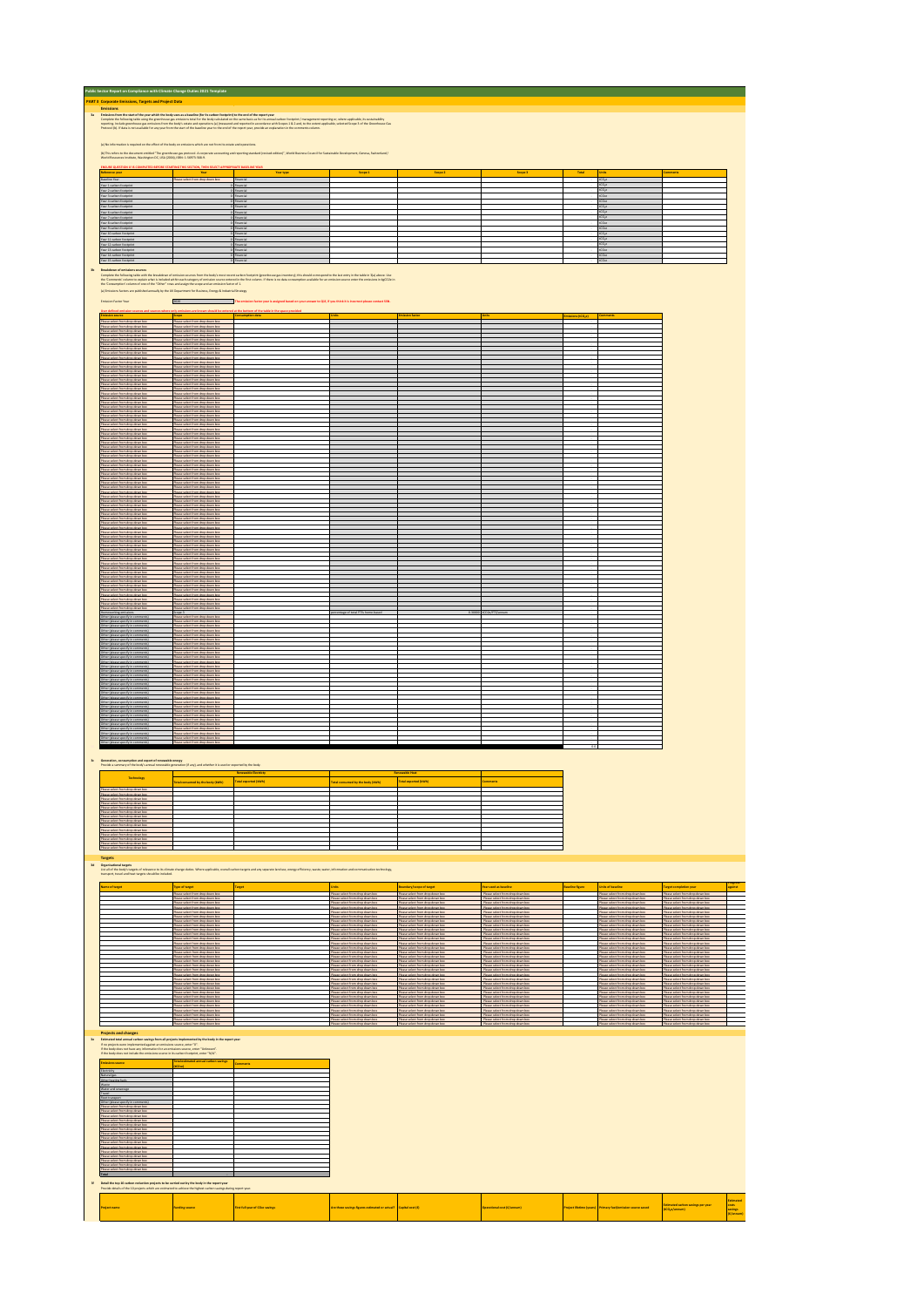|                                                                                                                                                                                                                                                                                                                                                                                              |                                                                 | Please select from drop down box                                                                                                                                                                                                                           | Please select from drop down box                                    |
|----------------------------------------------------------------------------------------------------------------------------------------------------------------------------------------------------------------------------------------------------------------------------------------------------------------------------------------------------------------------------------------------|-----------------------------------------------------------------|------------------------------------------------------------------------------------------------------------------------------------------------------------------------------------------------------------------------------------------------------------|---------------------------------------------------------------------|
|                                                                                                                                                                                                                                                                                                                                                                                              |                                                                 | Please select from drop down box                                                                                                                                                                                                                           | fease select from drop down box                                     |
|                                                                                                                                                                                                                                                                                                                                                                                              |                                                                 | Please select from drop down box<br>Please select from drop down box                                                                                                                                                                                       | fease select from drop down bor<br>Please select from drop down box |
|                                                                                                                                                                                                                                                                                                                                                                                              |                                                                 | Please select from drop down box                                                                                                                                                                                                                           | Please select from drop down box                                    |
|                                                                                                                                                                                                                                                                                                                                                                                              |                                                                 | Please select from drop down box                                                                                                                                                                                                                           | use select from drop down box                                       |
|                                                                                                                                                                                                                                                                                                                                                                                              |                                                                 | Please select from drop down box                                                                                                                                                                                                                           | Please select from drop down box                                    |
|                                                                                                                                                                                                                                                                                                                                                                                              |                                                                 | Diesse select from doon down how                                                                                                                                                                                                                           | Diagon salary from drop down how                                    |
|                                                                                                                                                                                                                                                                                                                                                                                              |                                                                 | Please select from drop down box                                                                                                                                                                                                                           | Please select from drop down box                                    |
|                                                                                                                                                                                                                                                                                                                                                                                              |                                                                 | Please select from drop down box<br>Please select from drop down box                                                                                                                                                                                       | fease select from drop down box<br>Please select from drop down box |
|                                                                                                                                                                                                                                                                                                                                                                                              |                                                                 | Please select from drop down box                                                                                                                                                                                                                           | lease select from drop down bo                                      |
|                                                                                                                                                                                                                                                                                                                                                                                              |                                                                 | Diesse select from doop down how                                                                                                                                                                                                                           | Diagon salary from drop drawbay                                     |
|                                                                                                                                                                                                                                                                                                                                                                                              |                                                                 | Please select from drop down box                                                                                                                                                                                                                           | Please select from drop down box                                    |
|                                                                                                                                                                                                                                                                                                                                                                                              |                                                                 | Please select from drop down box                                                                                                                                                                                                                           | use select from drop down box                                       |
|                                                                                                                                                                                                                                                                                                                                                                                              |                                                                 | Please select from drop down box                                                                                                                                                                                                                           | Please select from drop down box                                    |
| 3g Estimated decrease or increase in the body's emissions attributed to factors (not reported elsewhere in this form) in the report year                                                                                                                                                                                                                                                     |                                                                 |                                                                                                                                                                                                                                                            |                                                                     |
| If the emissions increased or decreased due to any such factor in the regort year, grovide an estimate of the amount and direction<br>missions source<br>Estate changes<br>Service provision<br>zednun Hush<br>Other (please specify in comments)<br>Please select from drop down box<br>Diesse select from dosp.down how                                                                    | Total estimated annual emissions (tCO <sub>)</sub> e)           | Increase or decrease in emissions<br>Please select from drop down box<br>Please select from drop down box<br>Please select from drop down box<br>Please select from drop down how<br>Please select from drop down box<br>Diesse select from days down have | <b>stown de</b>                                                     |
| Please select from drop down bo:                                                                                                                                                                                                                                                                                                                                                             |                                                                 | Please select from drop down box                                                                                                                                                                                                                           |                                                                     |
| Please select from drop down bo                                                                                                                                                                                                                                                                                                                                                              |                                                                 | Please select from drop down bo                                                                                                                                                                                                                            |                                                                     |
| Please select from drop down box<br>Please select from drop down box                                                                                                                                                                                                                                                                                                                         |                                                                 | Please select from drop down box<br>Please select from drop down box                                                                                                                                                                                       |                                                                     |
| Please select from drop down box                                                                                                                                                                                                                                                                                                                                                             |                                                                 | Please select from drop down box                                                                                                                                                                                                                           |                                                                     |
| ue select from drop down b                                                                                                                                                                                                                                                                                                                                                                   |                                                                 | Please select from drop down bo                                                                                                                                                                                                                            |                                                                     |
| Total                                                                                                                                                                                                                                                                                                                                                                                        |                                                                 |                                                                                                                                                                                                                                                            |                                                                     |
| 3h Anticipated annual carbon savings from all projects implemented by the body in the year ahead<br>If no projects are expected to be implemented against an emissions source, enter "Q".<br>If the organisation does not have any information for an emissions source, enter "Linknown".<br>If the organisation does not include the emissions source in its carbon footprint, enter "N/A". | Total estimated annual carbon savings                           |                                                                                                                                                                                                                                                            |                                                                     |
| missions source                                                                                                                                                                                                                                                                                                                                                                              |                                                                 | <b>Commands</b>                                                                                                                                                                                                                                            |                                                                     |
| Electricity                                                                                                                                                                                                                                                                                                                                                                                  |                                                                 |                                                                                                                                                                                                                                                            |                                                                     |
| Natural gas                                                                                                                                                                                                                                                                                                                                                                                  |                                                                 |                                                                                                                                                                                                                                                            |                                                                     |
| Other heating fuels                                                                                                                                                                                                                                                                                                                                                                          |                                                                 |                                                                                                                                                                                                                                                            |                                                                     |
| Waste<br>Water and sewerage                                                                                                                                                                                                                                                                                                                                                                  |                                                                 |                                                                                                                                                                                                                                                            |                                                                     |
|                                                                                                                                                                                                                                                                                                                                                                                              |                                                                 |                                                                                                                                                                                                                                                            |                                                                     |
| Fleet Transport                                                                                                                                                                                                                                                                                                                                                                              |                                                                 |                                                                                                                                                                                                                                                            |                                                                     |
| Other (please specify in comments)                                                                                                                                                                                                                                                                                                                                                           |                                                                 |                                                                                                                                                                                                                                                            |                                                                     |
| Please select from drop down bo                                                                                                                                                                                                                                                                                                                                                              |                                                                 |                                                                                                                                                                                                                                                            |                                                                     |
| Please select from drop down                                                                                                                                                                                                                                                                                                                                                                 |                                                                 |                                                                                                                                                                                                                                                            |                                                                     |
| Please select from drop down box                                                                                                                                                                                                                                                                                                                                                             |                                                                 |                                                                                                                                                                                                                                                            |                                                                     |
| Please select from drop down box                                                                                                                                                                                                                                                                                                                                                             |                                                                 |                                                                                                                                                                                                                                                            |                                                                     |
|                                                                                                                                                                                                                                                                                                                                                                                              |                                                                 |                                                                                                                                                                                                                                                            |                                                                     |
| Please select from drop down box                                                                                                                                                                                                                                                                                                                                                             |                                                                 |                                                                                                                                                                                                                                                            |                                                                     |
| Please select from drop down box<br>Please select from drop down box                                                                                                                                                                                                                                                                                                                         |                                                                 |                                                                                                                                                                                                                                                            |                                                                     |
| Diesse select from dosp down hor                                                                                                                                                                                                                                                                                                                                                             |                                                                 |                                                                                                                                                                                                                                                            |                                                                     |
| Please select from drop down box                                                                                                                                                                                                                                                                                                                                                             |                                                                 |                                                                                                                                                                                                                                                            |                                                                     |
| Please select from drop down box                                                                                                                                                                                                                                                                                                                                                             |                                                                 |                                                                                                                                                                                                                                                            |                                                                     |
| rase select from drop down bo                                                                                                                                                                                                                                                                                                                                                                |                                                                 |                                                                                                                                                                                                                                                            |                                                                     |
| Please select from drop down box                                                                                                                                                                                                                                                                                                                                                             |                                                                 |                                                                                                                                                                                                                                                            |                                                                     |
| Total<br>31 Estimated decrease or increase in emissions from other sources in the year ahead                                                                                                                                                                                                                                                                                                 |                                                                 | If the body's corporate emissions are likely to increase or decrease for any other reason in the year ahead, provide an estimate of the amount and direction.                                                                                              |                                                                     |
| missions source                                                                                                                                                                                                                                                                                                                                                                              |                                                                 |                                                                                                                                                                                                                                                            |                                                                     |
|                                                                                                                                                                                                                                                                                                                                                                                              | Total estimated annual emissions (tCO <sub>3</sub> e)           | Increase or decrease in emissions                                                                                                                                                                                                                          | amments                                                             |
| Estate changes                                                                                                                                                                                                                                                                                                                                                                               |                                                                 | Please select from drop down box                                                                                                                                                                                                                           |                                                                     |
| Service provision<br>Staff number                                                                                                                                                                                                                                                                                                                                                            |                                                                 | Please select from drop down box<br>Please select from drop down box                                                                                                                                                                                       |                                                                     |
| Other (please specify in comments)                                                                                                                                                                                                                                                                                                                                                           |                                                                 | Please select from drop down box                                                                                                                                                                                                                           |                                                                     |
| Diesse select from dosp.down how.                                                                                                                                                                                                                                                                                                                                                            |                                                                 | Please salary from drop down how                                                                                                                                                                                                                           |                                                                     |
| Please select from drop down box                                                                                                                                                                                                                                                                                                                                                             |                                                                 | Please select from drop down box                                                                                                                                                                                                                           |                                                                     |
| Please select from drop down box                                                                                                                                                                                                                                                                                                                                                             |                                                                 | Please select from drop down box                                                                                                                                                                                                                           |                                                                     |
| Please select from drop down box                                                                                                                                                                                                                                                                                                                                                             |                                                                 | Please select from drop down box                                                                                                                                                                                                                           |                                                                     |
| Diesse select from dosp down hor<br>Please select from drop down box                                                                                                                                                                                                                                                                                                                         |                                                                 | Please select from drop down hour<br>Please select from drop down box                                                                                                                                                                                      |                                                                     |
| Please select from drop down box                                                                                                                                                                                                                                                                                                                                                             |                                                                 | Please select from drop down box                                                                                                                                                                                                                           |                                                                     |
| ase select from drop down box                                                                                                                                                                                                                                                                                                                                                                |                                                                 | Please select from drop down box                                                                                                                                                                                                                           |                                                                     |
| Total<br>31 Total carbon reduction project savings since the start of the year which the body used as a baseline for its carbon footprint<br>If the body has data available, estimate the total emissions savings made from projects since the start of that year ("the baseline year").<br>Total savings<br>Total project savings since baseline year                                       | Total estimated emissions savings (tCO <sub>3</sub> e) Comments |                                                                                                                                                                                                                                                            |                                                                     |
|                                                                                                                                                                                                                                                                                                                                                                                              |                                                                 |                                                                                                                                                                                                                                                            |                                                                     |
| <b>Further information</b>                                                                                                                                                                                                                                                                                                                                                                   |                                                                 |                                                                                                                                                                                                                                                            |                                                                     |
| 1k Supporting information and best practice                                                                                                                                                                                                                                                                                                                                                  |                                                                 |                                                                                                                                                                                                                                                            |                                                                     |
|                                                                                                                                                                                                                                                                                                                                                                                              |                                                                 | Provide any other relevant supporting information and any examples of best practice by the body in relation to corporate emissions, targets and projects.                                                                                                  |                                                                     |
|                                                                                                                                                                                                                                                                                                                                                                                              |                                                                 |                                                                                                                                                                                                                                                            |                                                                     |
|                                                                                                                                                                                                                                                                                                                                                                                              |                                                                 |                                                                                                                                                                                                                                                            |                                                                     |
|                                                                                                                                                                                                                                                                                                                                                                                              |                                                                 |                                                                                                                                                                                                                                                            |                                                                     |
|                                                                                                                                                                                                                                                                                                                                                                                              |                                                                 |                                                                                                                                                                                                                                                            |                                                                     |
|                                                                                                                                                                                                                                                                                                                                                                                              |                                                                 |                                                                                                                                                                                                                                                            |                                                                     |
|                                                                                                                                                                                                                                                                                                                                                                                              |                                                                 |                                                                                                                                                                                                                                                            |                                                                     |
|                                                                                                                                                                                                                                                                                                                                                                                              |                                                                 |                                                                                                                                                                                                                                                            |                                                                     |
|                                                                                                                                                                                                                                                                                                                                                                                              |                                                                 |                                                                                                                                                                                                                                                            |                                                                     |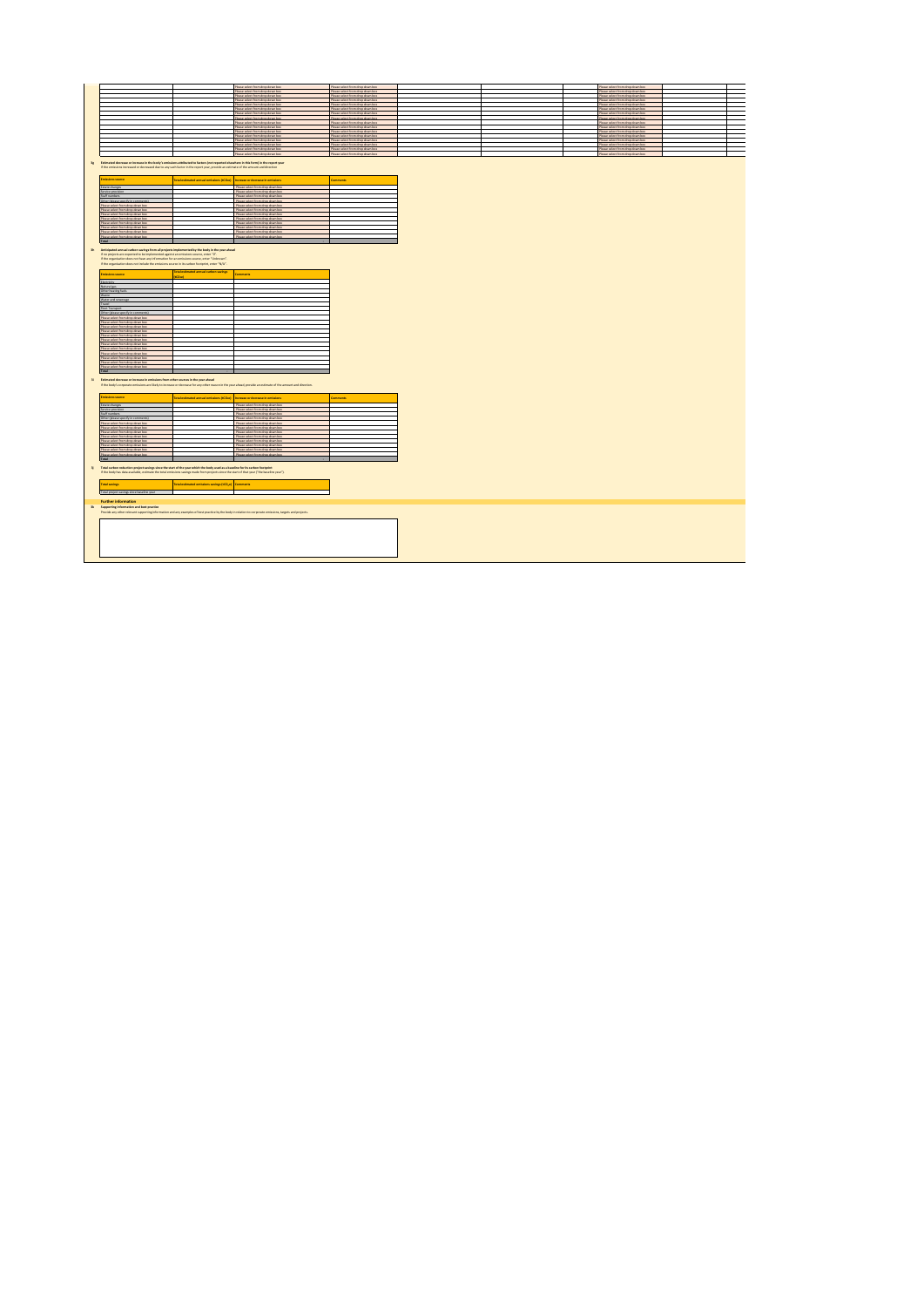|                | Public Sector Report on Compliance with Climate Change Duties 2021 Template                                                                                                                                                                                         |              |                                                                                                                                                                                                                                                                                                                                                                                                                                                                                                                                                                                                                                                      |                         |  |
|----------------|---------------------------------------------------------------------------------------------------------------------------------------------------------------------------------------------------------------------------------------------------------------------|--------------|------------------------------------------------------------------------------------------------------------------------------------------------------------------------------------------------------------------------------------------------------------------------------------------------------------------------------------------------------------------------------------------------------------------------------------------------------------------------------------------------------------------------------------------------------------------------------------------------------------------------------------------------------|-------------------------|--|
|                | <b>PART 4 Adaptation</b>                                                                                                                                                                                                                                            |              |                                                                                                                                                                                                                                                                                                                                                                                                                                                                                                                                                                                                                                                      |                         |  |
|                | Assessing and managing risk                                                                                                                                                                                                                                         |              |                                                                                                                                                                                                                                                                                                                                                                                                                                                                                                                                                                                                                                                      |                         |  |
| 4a             | Has the body assessed current and future climate-related risks?<br>If yes, provide a reference or link to any such risk assessment(s).                                                                                                                              |              |                                                                                                                                                                                                                                                                                                                                                                                                                                                                                                                                                                                                                                                      |                         |  |
|                | No                                                                                                                                                                                                                                                                  |              |                                                                                                                                                                                                                                                                                                                                                                                                                                                                                                                                                                                                                                                      |                         |  |
| 4 <sub>b</sub> | What arrangements does the body have in place to manage climate-related risks?<br>Provide details of any climate change adaptation strategies, action plans and risk management procedures, and any climate change adaptation policies which apply across the body. |              |                                                                                                                                                                                                                                                                                                                                                                                                                                                                                                                                                                                                                                                      |                         |  |
|                |                                                                                                                                                                                                                                                                     |              | No: work in this area has taken place through Edinburgh Integrated Joint Board (EIJB), however policies documented in both the CEC and the NHS Lothian Climate Change Reports are relevant as appropriate.                                                                                                                                                                                                                                                                                                                                                                                                                                           |                         |  |
|                | <b>Taking action</b>                                                                                                                                                                                                                                                |              |                                                                                                                                                                                                                                                                                                                                                                                                                                                                                                                                                                                                                                                      |                         |  |
| 4 <sub>c</sub> | What action has the body taken to adapt to climate change?<br>Include details of work to increase awareness of the need to adapt to climate change and build the capacity of staff and stakeholders to assess risk and implement action.                            |              |                                                                                                                                                                                                                                                                                                                                                                                                                                                                                                                                                                                                                                                      |                         |  |
|                | Staff are employed by CEC and NHS Lothian and ongoing staff awareness raising is detailed in their respective returns. Staff training in relation to carrying out IIAs is ongoing.                                                                                  |              |                                                                                                                                                                                                                                                                                                                                                                                                                                                                                                                                                                                                                                                      |                         |  |
| $4d$           | Programme")?<br>for that objective.                                                                                                                                                                                                                                 |              | Where applicable, what progress has the body made in delivering the policies and proposals referenced N1, N2, N3, B1, B2, B3, S1, S2 and S3 in the Scottish Climate Change Adaptation Programme(a) ("the<br>If the body is listed in the Programme as an body responsible for the delivery of one or more policies and proposals under the objectives N1, N2, N3, B1, B2, B3, S1, S2 and S3, provide details of the progress<br>made by the body in delivering each policy or proposal in the report year. If it is not responsible for delivering any policy or proposal under a particular objective enter "N/A" in the 'Delivery progress' column |                         |  |
|                | recent one is entitled "Climate Ready Scotland: Scottish Climate Change Adaptation Programme" dated May 2014                                                                                                                                                        |              | (a) This refers to the programme for adaptation to climate change laid before the Scottish Parliament under section 53(2) of the Climate Change (Scotland) Act 2009 (asp 12) which currently has effect. The most                                                                                                                                                                                                                                                                                                                                                                                                                                    |                         |  |
|                | <b>Objective</b><br><b>Objective reference</b>                                                                                                                                                                                                                      | <b>Theme</b> | <b>Policy / Proposal reference</b>                                                                                                                                                                                                                                                                                                                                                                                                                                                                                                                                                                                                                   | <b>Deliver Comments</b> |  |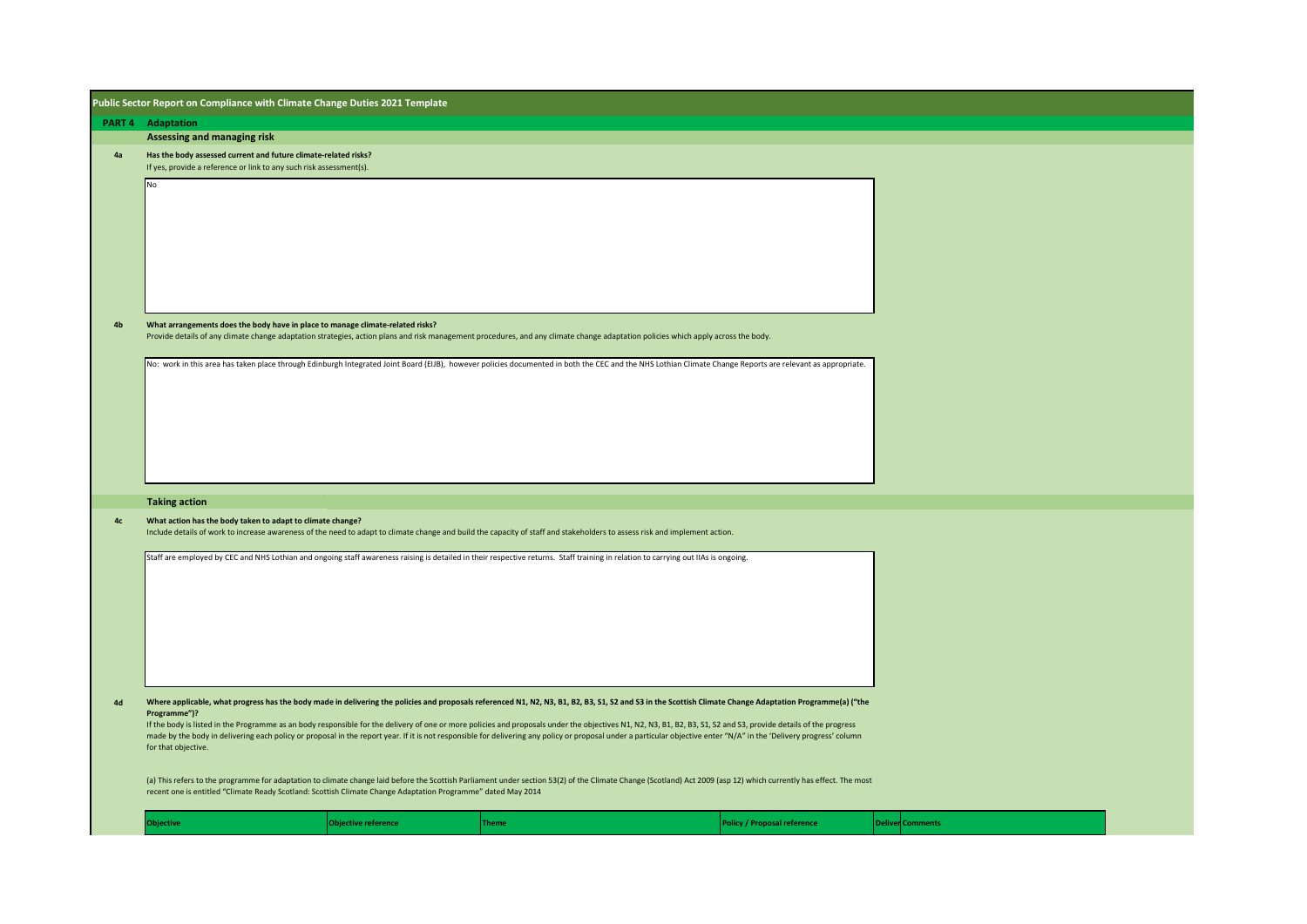| Understand the effects of climate change and their<br>impacts on the natural environment.      | N1             | Natural Environment        | Please select from drop down box | The EIJB is not listed with responsibility for delivery of any<br>of the policies noted in this section |
|------------------------------------------------------------------------------------------------|----------------|----------------------------|----------------------------------|---------------------------------------------------------------------------------------------------------|
| Understand the effects of climate change and their<br>impacts on the natural environment.      | N1             | Natural Environment        | Please select from drop down box |                                                                                                         |
| Understand the effects of climate change and their<br>impacts on the natural environment.      | N1             | Natural Environment        | Please select from drop down box |                                                                                                         |
| Understand the effects of climate change and their<br>impacts on the natural environment.      | N1             | <b>Natural Environment</b> | Please select from drop down box |                                                                                                         |
| Understand the effects of climate change and their<br>impacts on the natural environment.      | N1             | Natural Environment        | Please select from drop down box |                                                                                                         |
| Support a healthy and diverse natural environment<br>with capacity to adapt.                   | N2             | Natural Environment        | Please select from drop down box |                                                                                                         |
| Support a healthy and diverse natural environment<br>with capacity to adapt.                   | N2             | Natural Environment        | Please select from drop down box |                                                                                                         |
| Support a healthy and diverse natural environment<br>with capacity to adapt.                   | N <sub>2</sub> | Natural Environment        | Please select from drop down box |                                                                                                         |
| Support a healthy and diverse natural environment<br>with capacity to adapt.                   | N <sub>2</sub> | Natural Environment        | Please select from drop down box |                                                                                                         |
| Support a healthy and diverse natural environment<br>with capacity to adapt.                   | N <sub>2</sub> | Natural Environment        | Please select from drop down box |                                                                                                         |
| Support a healthy and diverse natural environment<br>with capacity to adapt.                   | N2             | <b>Natural Environment</b> | Please select from drop down box |                                                                                                         |
| Support a healthy and diverse natural environment<br>with capacity to adapt.                   | N <sub>2</sub> | Natural Environment        | Please select from drop down box |                                                                                                         |
| Support a healthy and diverse natural environment<br>with capacity to adapt.                   | N <sub>2</sub> | Natural Environment        | Please select from drop down box |                                                                                                         |
| Support a healthy and diverse natural environment<br>with capacity to adapt.                   | N <sub>2</sub> | <b>Natural Environment</b> | Please select from drop down box |                                                                                                         |
| Support a healthy and diverse natural environment<br>with capacity to adapt.                   | N <sub>2</sub> | <b>Natural Environment</b> | Please select from drop down box |                                                                                                         |
| Support a healthy and diverse natural environment<br>with capacity to adapt.                   | N <sub>2</sub> | Natural Environment        | Please select from drop down box |                                                                                                         |
| Support a healthy and diverse natural environment<br>with capacity to adapt.                   | N <sub>2</sub> | <b>Natural Environment</b> | Please select from drop down box |                                                                                                         |
| Support a healthy and diverse natural environment<br>with capacity to adapt.                   | N <sub>2</sub> | Natural Environment        | Please select from drop down box |                                                                                                         |
| Support a healthy and diverse natural environment<br>with capacity to adapt.                   | N <sub>2</sub> | Natural Environment        | Please select from drop down box |                                                                                                         |
| Support a healthy and diverse natural environment<br>with capacity to adapt.                   | N <sub>2</sub> | Natural Environment        | Please select from drop down box |                                                                                                         |
| Sustain and enhance the benefits, goods and<br>services that the natural environment provides. | N3             | <b>Natural Environment</b> | Please select from drop down box |                                                                                                         |
| Sustain and enhance the benefits, goods and<br>services that the natural environment provides. | N3             | Natural Environment        | Please select from drop down box |                                                                                                         |
| Sustain and enhance the benefits, goods and<br>services that the natural environment provides. | N3             | Natural Environment        | Please select from drop down box |                                                                                                         |
| Sustain and enhance the benefits, goods and<br>services that the natural environment provides. | N <sub>3</sub> | Natural Environment        | Please select from drop down box |                                                                                                         |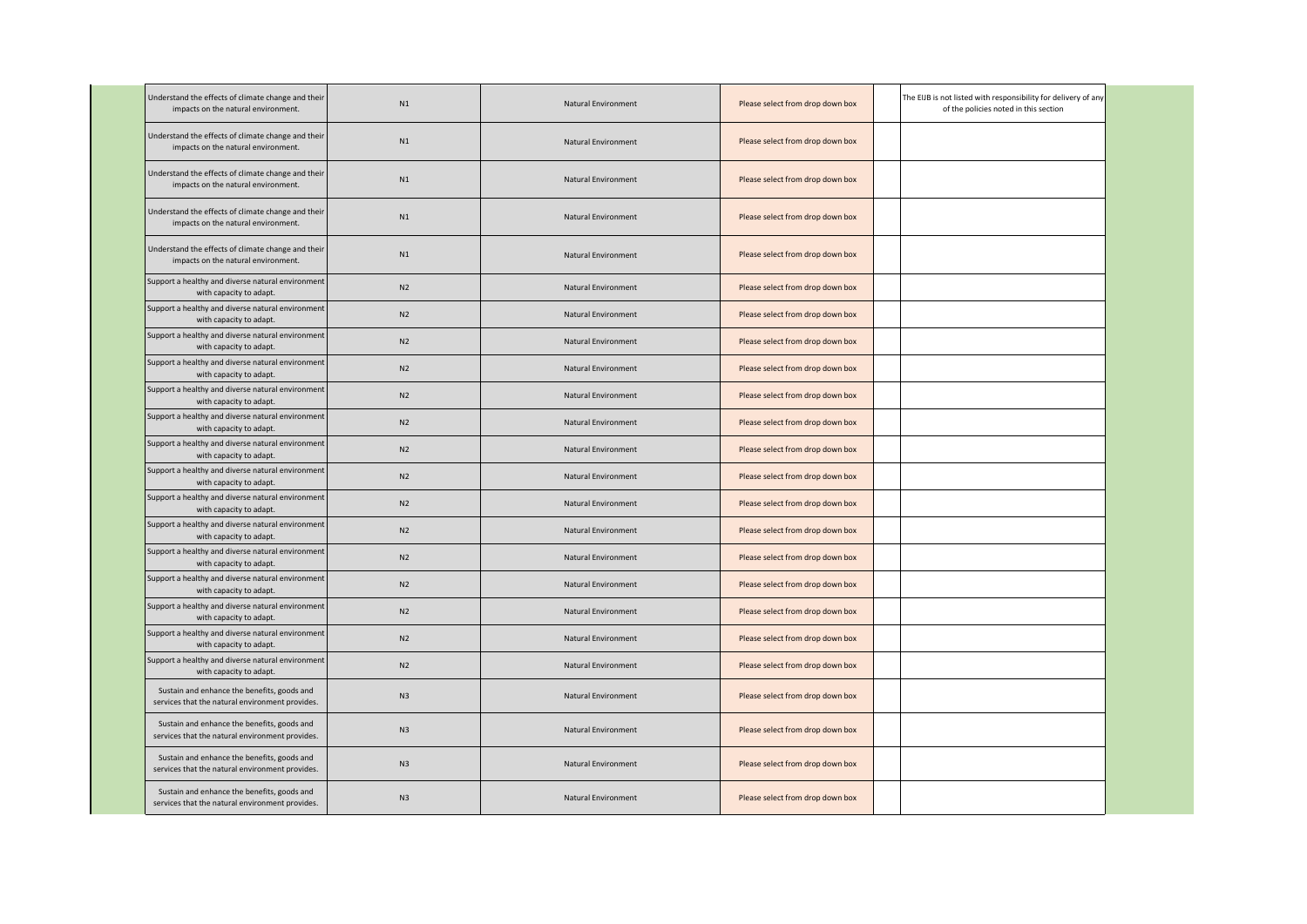| Sustain and enhance the benefits, goods and<br>services that the natural environment provides.                                    | N <sub>3</sub> | <b>Natural Environment</b>            | Please select from drop down box |  |
|-----------------------------------------------------------------------------------------------------------------------------------|----------------|---------------------------------------|----------------------------------|--|
| Understand the effects of climate change and their<br>impacts on buildings and infrastructure networks                            | B1             | Buildings and infrastructure networks | Please select from drop down box |  |
| Understand the effects of climate change and their<br>impacts on buildings and infrastructure networks.                           | <b>B1</b>      | Buildings and infrastructure networks | Please select from drop down box |  |
| Understand the effects of climate change and their<br>impacts on buildings and infrastructure networks                            | <b>B1</b>      | Buildings and infrastructure networks | Please select from drop down box |  |
| Understand the effects of climate change and their<br>impacts on buildings and infrastructure networks.                           | <b>B1</b>      | Buildings and infrastructure networks | Please select from drop down box |  |
| Understand the effects of climate change and their<br>impacts on buildings and infrastructure networks                            | B1             | Buildings and infrastructure networks | Please select from drop down box |  |
| Understand the effects of climate change and their<br>impacts on buildings and infrastructure networks.                           | B1             | Buildings and infrastructure networks | Please select from drop down box |  |
| Understand the effects of climate change and their<br>impacts on buildings and infrastructure networks.                           | B1             | Buildings and infrastructure networks | Please select from drop down box |  |
| Understand the effects of climate change and their<br>impacts on buildings and infrastructure networks                            | B1             | Buildings and infrastructure networks | Please select from drop down box |  |
| Understand the effects of climate change and their<br>impacts on buildings and infrastructure networks.                           | B1             | Buildings and infrastructure networks | Please select from drop down box |  |
| Provide the knowledge, skills and tools to manage<br>climate change impacts on buildings and<br>infrastructure.                   | <b>B2</b>      | Buildings and infrastructure networks | Please select from drop down box |  |
| Provide the knowledge, skills and tools to manage<br>climate change impacts on buildings and<br>infrastructure.                   | <b>B2</b>      | Buildings and infrastructure networks | Please select from drop down box |  |
| Provide the knowledge, skills and tools to manage<br>climate change impacts on buildings and<br>infrastructure.                   | B <sub>2</sub> | Buildings and infrastructure networks | Please select from drop down box |  |
| Provide the knowledge, skills and tools to manage<br>climate change impacts on buildings and<br>infrastructure                    | B2             | Buildings and infrastructure networks | Please select from drop down box |  |
| Provide the knowledge, skills and tools to manage<br>climate change impacts on buildings and<br>infrastructure                    | <b>B2</b>      | Buildings and infrastructure networks | Please select from drop down box |  |
| Provide the knowledge, skills and tools to manage<br>climate change impacts on buildings and<br>infrastructure.                   | <b>B2</b>      | Buildings and infrastructure networks | Please select from drop down box |  |
| Provide the knowledge, skills and tools to manage<br>climate change impacts on buildings and<br>infrastructure.                   | B2             | Buildings and infrastructure networks | Please select from drop down box |  |
| Provide the knowledge, skills and tools to manage<br>climate change impacts on buildings and<br>infrastructure.                   | <b>B2</b>      | Buildings and infrastructure networks | Please select from drop down box |  |
| Provide the knowledge, skills and tools to manage<br>climate change impacts on buildings and<br>infrastructure                    | <b>B2</b>      | Buildings and infrastructure networks | Please select from drop down box |  |
| Increase the resilience of buildings and<br>infrastructure networks to sustain and enhance the<br>benefits and services provided. | B <sub>3</sub> | Buildings and infrastructure networks | Please select from drop down box |  |
| Increase the resilience of buildings and<br>infrastructure networks to sustain and enhance the<br>benefits and services provided. | B <sub>3</sub> | Buildings and infrastructure networks | Please select from drop down box |  |
| Increase the resilience of buildings and<br>infrastructure networks to sustain and enhance the<br>benefits and services provided. | B <sub>3</sub> | Buildings and infrastructure networks | Please select from drop down box |  |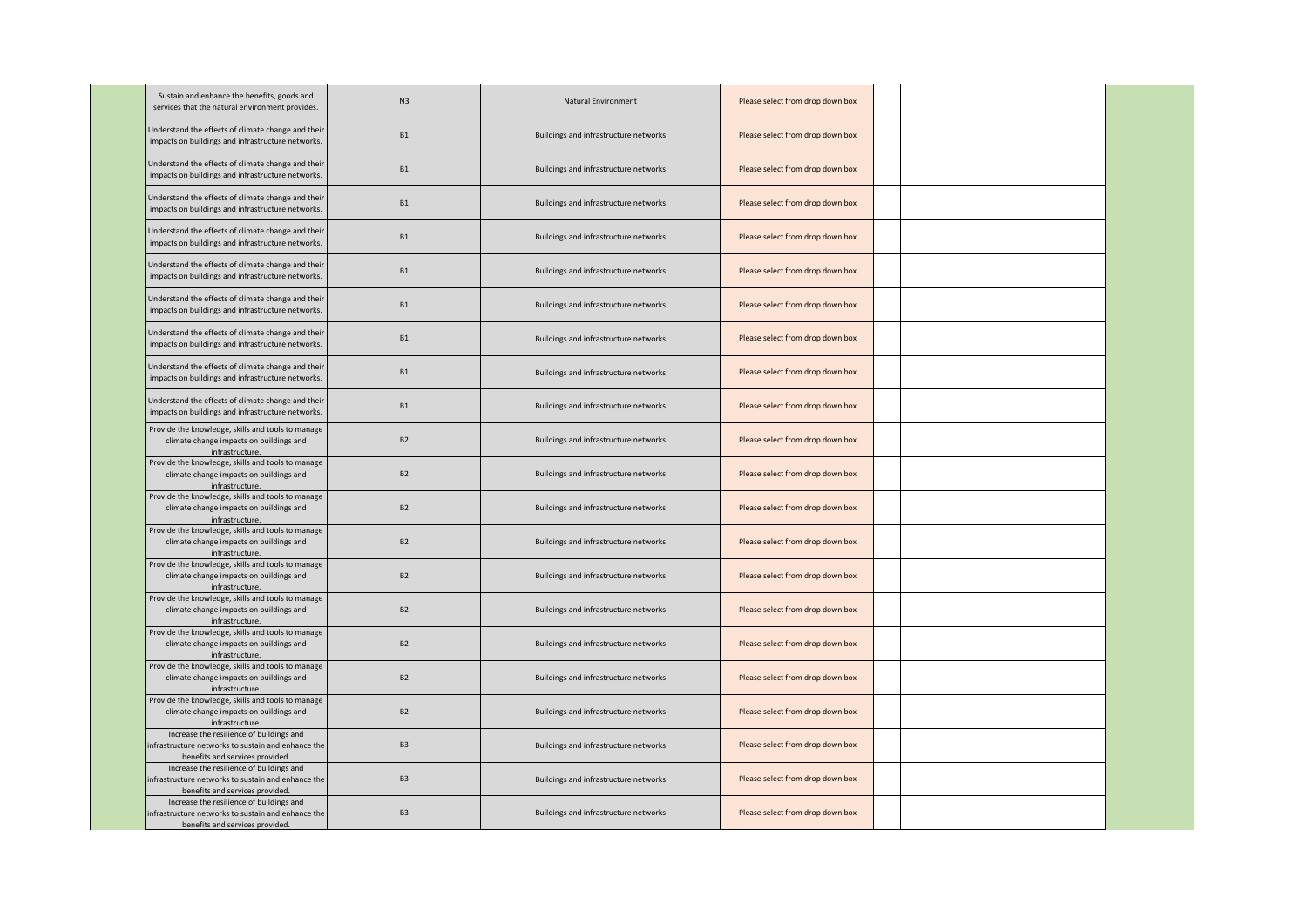|    | Increase the resilience of buildings and<br>infrastructure networks to sustain and enhance the<br>benefits and services provided.                                                                                                                                                                 | B <sub>3</sub> | Buildings and infrastructure networks                                                                                                                                                                           | Please select from drop down box |  |  |
|----|---------------------------------------------------------------------------------------------------------------------------------------------------------------------------------------------------------------------------------------------------------------------------------------------------|----------------|-----------------------------------------------------------------------------------------------------------------------------------------------------------------------------------------------------------------|----------------------------------|--|--|
|    | Understand the effects of climate change and their<br>impacts on people, homes and communities.                                                                                                                                                                                                   | S <sub>1</sub> | Society                                                                                                                                                                                                         | Please select from drop down box |  |  |
|    | Increase the awareness of the impacts of climate<br>change to enable people to adapt to future<br>extreme weather events.                                                                                                                                                                         | S <sub>2</sub> | Society                                                                                                                                                                                                         | Please select from drop down box |  |  |
|    | Increase the awareness of the impacts of climate<br>change to enable people to adapt to future<br>extreme weather events.                                                                                                                                                                         | S <sub>2</sub> | Society                                                                                                                                                                                                         | Please select from drop down box |  |  |
|    | Increase the awareness of the impacts of climate<br>change to enable people to adapt to future<br>extreme weather events.                                                                                                                                                                         | S <sub>2</sub> | Society                                                                                                                                                                                                         | Please select from drop down box |  |  |
|    | Increase the awareness of the impacts of climate<br>change to enable people to adapt to future<br>extreme weather events.                                                                                                                                                                         | S <sub>2</sub> | Society                                                                                                                                                                                                         | Please select from drop down box |  |  |
|    | Support our health services and emergency<br>responders to enable them to respond effectively<br>to the increased pressures associated with a<br>changing climate.                                                                                                                                | S <sub>3</sub> | Society                                                                                                                                                                                                         | Please select from drop down box |  |  |
|    | Support our health services and emergency<br>responders to enable them to respond effectively<br>to the increased pressures associated with a<br>changing climate.                                                                                                                                | S <sub>3</sub> | Society                                                                                                                                                                                                         | Please select from drop down box |  |  |
|    | Support our health services and emergency<br>responders to enable them to respond effectively<br>to the increased pressures associated with a<br>changing climate.                                                                                                                                | S <sub>3</sub> | Society                                                                                                                                                                                                         | Please select from drop down box |  |  |
|    | Support our health services and emergency<br>responders to enable them to respond effectively<br>to the increased pressures associated with a<br>changing climate.                                                                                                                                | S <sub>3</sub> | Society                                                                                                                                                                                                         | Please select from drop down box |  |  |
|    | 4d (optional) Where applicable, what contributions have been made to the (SCAAP2) Programme?<br>Not applicable                                                                                                                                                                                    |                |                                                                                                                                                                                                                 |                                  |  |  |
|    | Review, monitoring and evaluation                                                                                                                                                                                                                                                                 |                |                                                                                                                                                                                                                 |                                  |  |  |
| 4e | What arrangements does the body have in place to review current and future climate risks?<br>strategies, action plans, procedures and policies in Question 4(b).                                                                                                                                  |                | Provide details of arrangements to review current and future climate risks, for example, what timescales are in place to review the climate change risk assessments referred to in Question 4(a) and adaptation |                                  |  |  |
|    | No arrangements are in place, as this lies with the Council and NHS Board                                                                                                                                                                                                                         |                |                                                                                                                                                                                                                 |                                  |  |  |
| 4f | What arrangements does the body have in place to monitor and evaluate the impact of the adaptation actions?<br>Please provide details of monitoring and evaluation criteria and adaptation indicators used to assess the effectiveness of actions detailed under Question 4(c) and Question 4(d). |                |                                                                                                                                                                                                                 |                                  |  |  |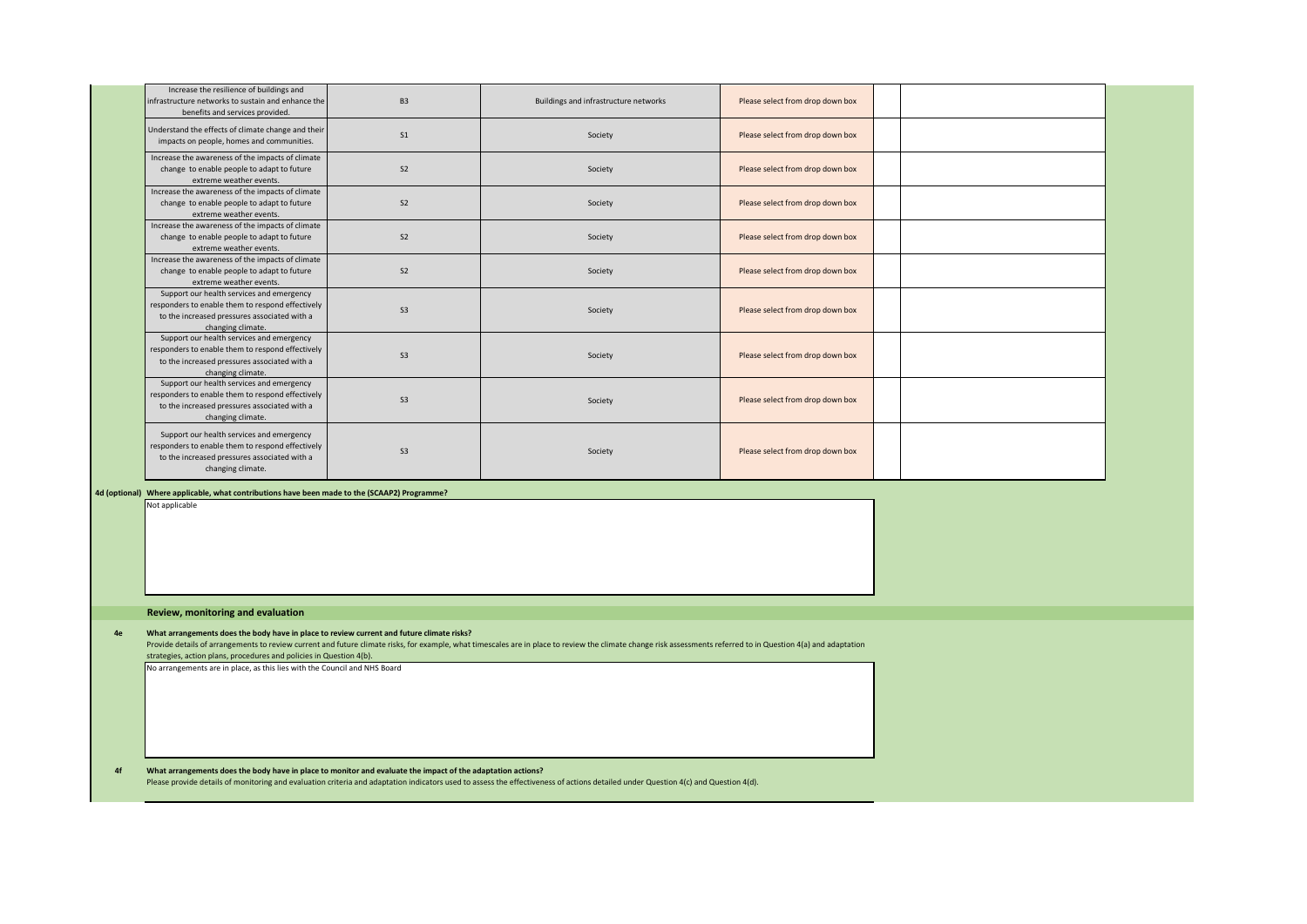|    | No arrangements are in place, as this lies with the Council and NHS Board                                                                                            |  |
|----|----------------------------------------------------------------------------------------------------------------------------------------------------------------------|--|
|    | <b>Future priorities for adaptation</b>                                                                                                                              |  |
| 4g | What are the body's top 5 climate change adaptation priorities for the year ahead?<br>Provide a summary of the areas and activities of focus for the year ahead.     |  |
|    | Priorities for adaptation have not been set, as these lie with the Council and NHS Board                                                                             |  |
|    | <b>Further information</b>                                                                                                                                           |  |
| 4h | Supporting information and best practice<br>Provide any other relevant supporting information and any examples of best practice by the body in relation to adaption. |  |
|    | not applicable                                                                                                                                                       |  |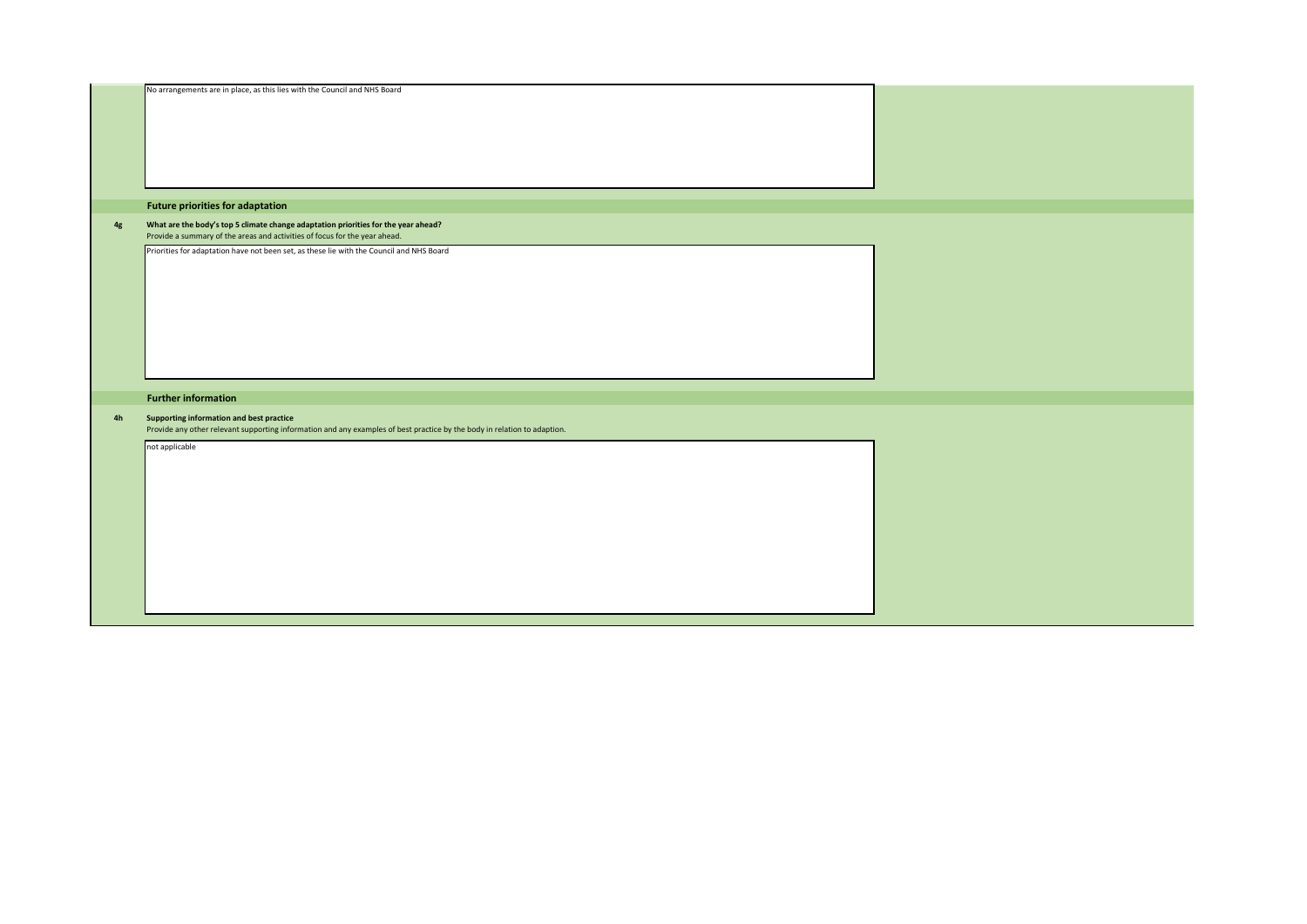|    | Public Sector Report on Compliance with Climate Change Duties 2021 Template                                                                                                                                                                                                                                                                                                                                                |
|----|----------------------------------------------------------------------------------------------------------------------------------------------------------------------------------------------------------------------------------------------------------------------------------------------------------------------------------------------------------------------------------------------------------------------------|
|    | <b>PART 5 Procurement</b>                                                                                                                                                                                                                                                                                                                                                                                                  |
| 5a | How have procurement policies contributed to compliance with climate change duties?                                                                                                                                                                                                                                                                                                                                        |
|    | Provide information relating to how the procurement policies of the body have contributed to its compliance with climate changes duties.                                                                                                                                                                                                                                                                                   |
| 5b | The procurement of goods and services is not delegated to the IJB and continues to be carried out by CEC and NHS Lothian and will be documented in their respective reports<br>How has procurement activity contributed to compliance with climate change duties?<br>Provide information relating to how procurement activity by the body has contributed to its compliance with climate changes duties.<br>Not applicable |
|    |                                                                                                                                                                                                                                                                                                                                                                                                                            |
|    | <b>Further information</b>                                                                                                                                                                                                                                                                                                                                                                                                 |
| 5c | <b>Supporting information and best practice</b><br>Provide any other relevant supporting information and any examples of best practice by the body in relation to procurement.                                                                                                                                                                                                                                             |
|    | not applicable                                                                                                                                                                                                                                                                                                                                                                                                             |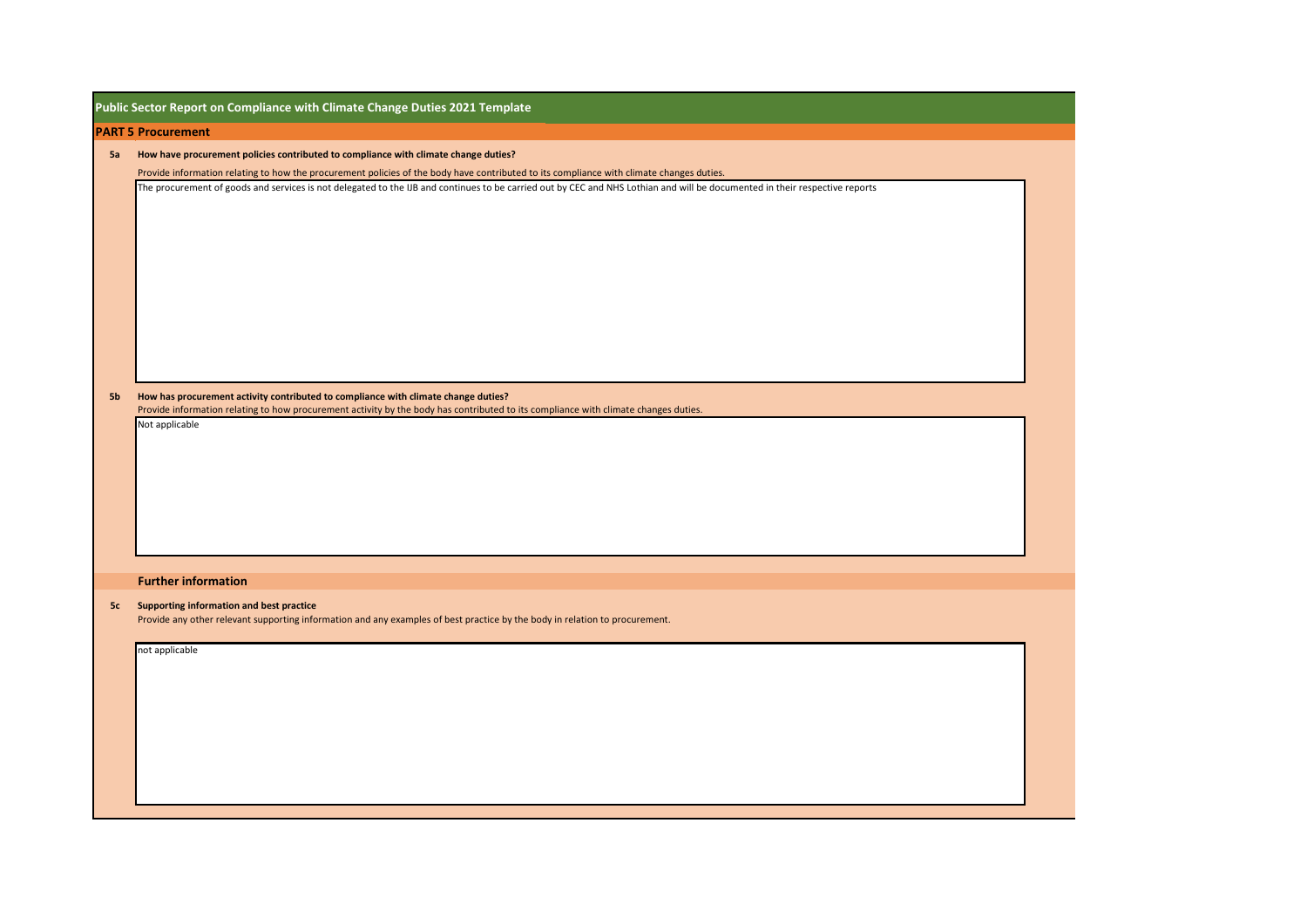### **Public Sector Report on Compliance with Climate Change Duties 2021 Template**

### **PART 6 Validation and Declaration**

### **6a Internal validation process**

Briefly describe the body's internal validation process, if any, of the data or information contained within this report.

This report will be submitted to the Edinburgh Integration Joint Board for approval

#### **6b Peer validation process**

Briefly describe the body's peer validation process, if any, of the data or information contained within this report.

There has been no peer validation process.

### **6c External validation process**

Briefly describe the body's external validation process, if any, of the data or information contained within this report.

There has been no external validation of the information in this report

### **6d No Validation Process**

If any information provided in this report has not been validated, identify the information in question and explain why it has not been validated.

### **6e Declaration**

I confirm that the information in this report is accurate and provides a fair representation of the body's performance in relation to climate change.

| IName:            | Sarah Bryson                                  |
|-------------------|-----------------------------------------------|
|                   | <b>Strategic Planning &amp; Commissioning</b> |
| Role in the body: | Officer                                       |
| Date:             | 21/09/2021                                    |